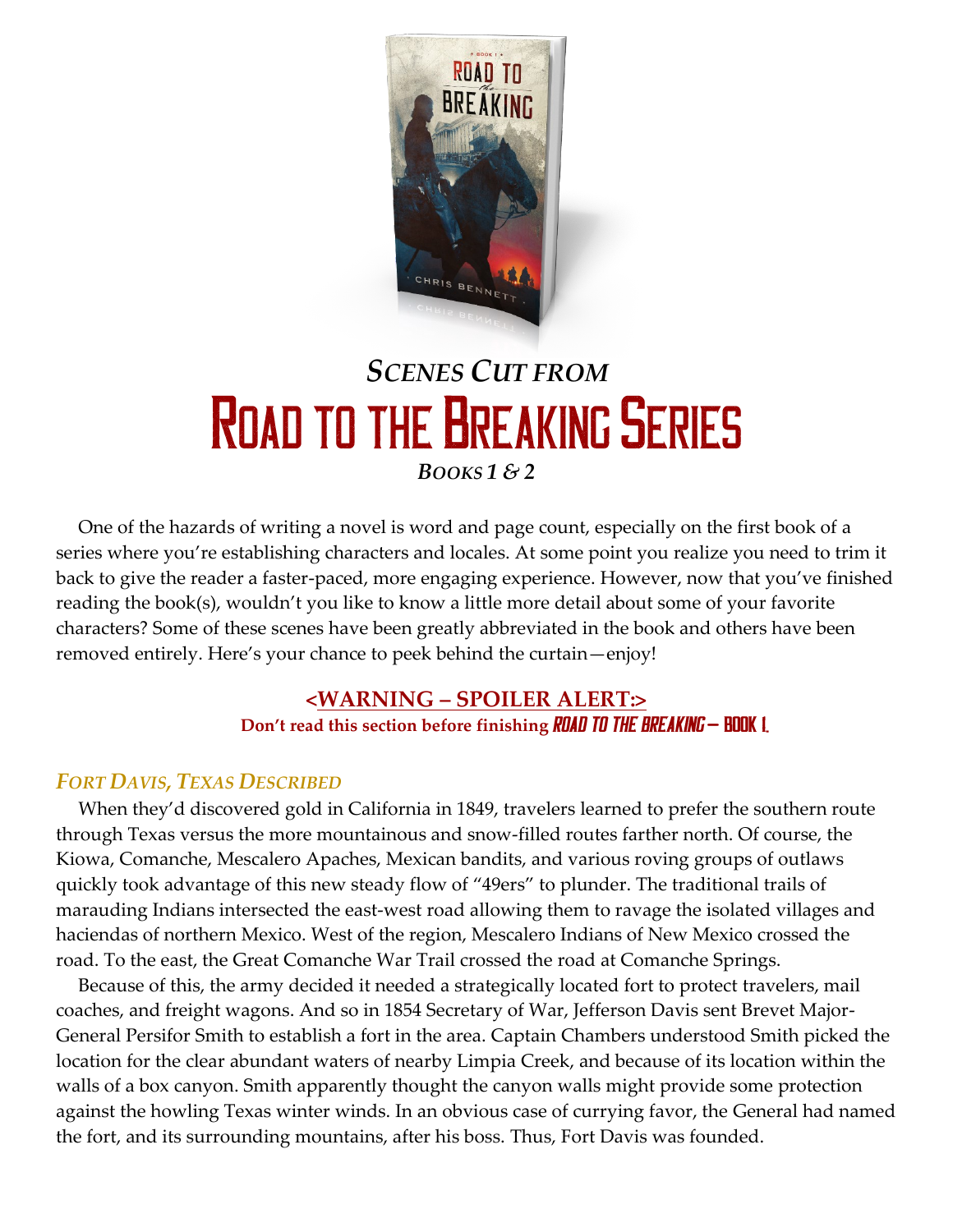They'd built the first "fort" from nothing more than a group of tents, reinforced by whatever rough cut trees and branches they could find close at hand. But this had proven woefully inadequate for weathering the Texas winters, canyon walls or no.

So the army had taken to mining lime for mortar, which they processed in a kiln built some thirty miles away from the fort. They also sent men up into the Davis Mountains to harvest timber. They set up a lumber mill at the fort site, to process the timber.

And so by 1857 most of the buildings of the fort were more solidly built, mostly of stone supported by lumber. But, because the army hadn't decided on how permanent the fort would be, most structures still had a rather temporary look about them. And, the fort having grown over the years, from housing a few dozen soldiers to nearly four hundred now, the buildings were arranged haphazardly.

And, of course, any officer worth his salt would immediately note a serious flaw in the fort's layout; the very canyon walls intended to protect it from the winter winds, also provided ideal cover for anyone who might attack. This necessitated the endless—and unpopular—patrols of the surrounding ridgelines. These took place every day of the year, day and night, regardless of the weather.

The few civilians in the neighboring area around the fort were mostly of Mexican descent, as were the non-military laborers providing service to the fort.

Life at the lonely outpost, like many military postings throughout time, was made up of long days of tedium, interspersed by moments of intense action. For many enlisted men, it was simply another duty to tough one's way through. For most officers, it was a purgatory; a place where one would waste away a once promising military career in the middle of nowhere.

But to Captain Chambers, it had been home these past two years. He enjoyed the outdoors, the challenges of an unforgiving natural environment, one's unrelenting human enemies, and the manly comradery of the men. Unlike other officers, who longed for the limelight of a position back East in the War Department, Captain Chambers could think of no place he would rather be. Leading strong, young men into battle against determined foes, was far preferable to sitting behind a desk back in Washington city. And being an army officer was all he'd ever wanted to be. It was all he knew, the only thing he had done his entire adult life.

#### *NATHAN'S CHILDHOOD – OFF TO BOARDING SCHOOL*

They enrolled him in the Eastmount School for Boys, in rural New York state. It had an excellent reputation for education and discipline, but also the advantage of accepting Nathaniel at a very young age—only thirteen. Most of the boarding schools closer to home required boys be at least fifteen years old. Abigail Chambers had no delusions she could keep the peace between her "men" for two more long years, so off Nathan went. It was a choice the parents would live to regret, but at the time seemed a good decision for all concerned.

Although he missed the wild hill country and rolling meadows of his Virginia home, Nathan quickly took to his new school environment. His natural curiosity, intelligence, enthusiasm, and leadership qualities soon won him the friendship and respect of most of his new schoolmates. Tall, strong, and a fast runner, he excelled at athletic endeavors. In an all-boys school, it was the quickest way to ensure the respect of one's fellows.

And at Eastmount he began to learn about the wider world. For the first time he heard men speak against slavery. Although he'd experienced firsthand its cruelties and injustices, he'd never given it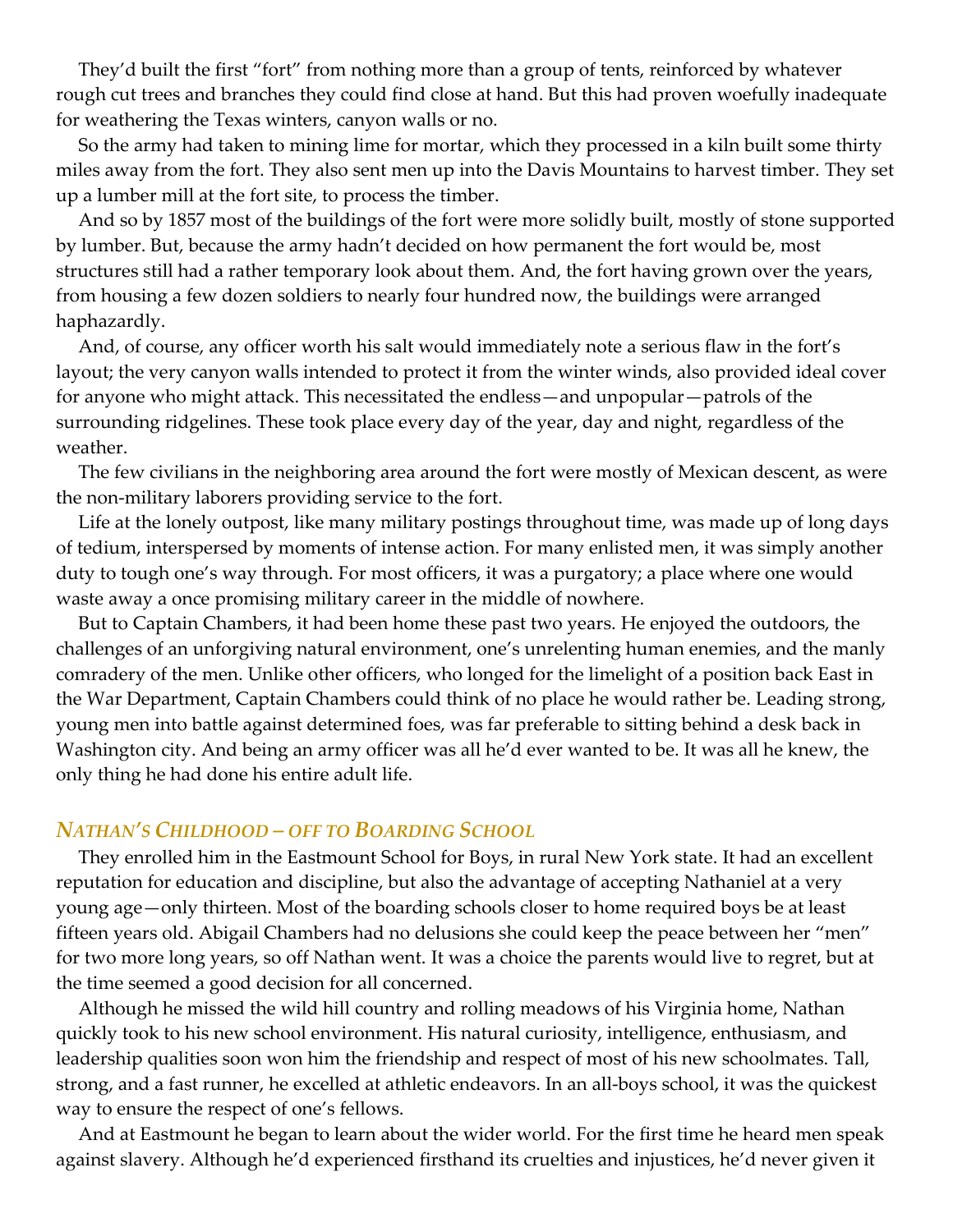much thought. In his young, innocent mind that was just the way things were: some people were the masters, and others were their slaves. But now he learned he lived in the country that had practically invented the ideas of individual freedom and constitutional rights. It was also, paradoxically, one of the last civilized countries on earth still actively practicing the "peculiar institution" of slavery.

The more he studied the subject, and the more he discussed it with his professors and classmates, the more disturbed he became. He acquired a disgust and shame for his family's involvement in it. Degrading fellow human beings—buying and selling them like livestock. He could not reconcile it.

It was the spark that ultimately pushed him far away from home: from Eastmount school, to the United States Military Academy at West Point. And then to battlefields in far off Mexico, and finally to a lonely outpost in west Texas, on the outer edge of civilization.

### *NATHAN'S THOUGHTS ON SLAVERY*

He loved being an army officer and wished to be nothing else. And he cringed at the thought of becoming a thing he despised. A man whose economic wellbeing depended on forcing men to labor for him—coerced labor compensated by only crude, minimal room and board. Men who bought and sold other men, women, and children, as if they were so many cattle. What kind of man would keep innocents in never-ending, de-humanizing bondage, demanding obedience through threat of pain, starvation, or death?

During his young adulthood in New York he'd become convinced slavery was an unconscionable evil. But his time in Mexico and out West had perhaps influenced him even more, but in a more subtle way.

Back East he'd found there was a nearly universal view among the white population—even among the most empathetic, abolitionist whites—that black men were naturally inferior, and would never be equals, even when freed. For example, while abolitionists demanded immediate freedom for all slaves, most balked at granting these freed slaves citizenship, or constitutional rights like suffrage. They believed black men were humans, so shouldn't be enslaved, but inferior, so shouldn't have the same rights as white men.

But out West Nathan had seen many types of men: Mexicans, different tribes of Indians, halfbreeds, Frenchmen, Germans, Irishmen, Chinese, Scotsmen. Even one *gigantic* Russian! And nothing he'd seen had convinced him a single race or nationality had a monopoly on intelligence, honor, or competency. Nor on wickedness, worthlessness, and evil.

Each man was himself. True, he'd likely be painted a certain color by his associations, but ultimately he could be judged on his own merits. He'd met plenty of Indians he respected, hostile and otherwise. And several outlaws that were decent sorts, despite their preferred occupation. He'd even taken pleasure in their company.

And conversely, he'd known any number of "law-abiding" white Americans he despised and found useless, lazy, or corrupt. And that number included army officers, soldiers, and lawmen.

Though he'd been around very few free black men in his adulthood, he couldn't imagine they'd be any different from other men in that regard. He remembered playing with the black children when he was a boy—running, swimming, wrestling, laughing. The same as he'd done with the other white boys. If he could just spend a little time around free black men, he was confident he'd be proven right.

But the slaves aside, the issue of what to do about the family farm loomed. It was the home where he'd grown up. A place of extraordinary beauty—heavily forested hills giving way to lush, green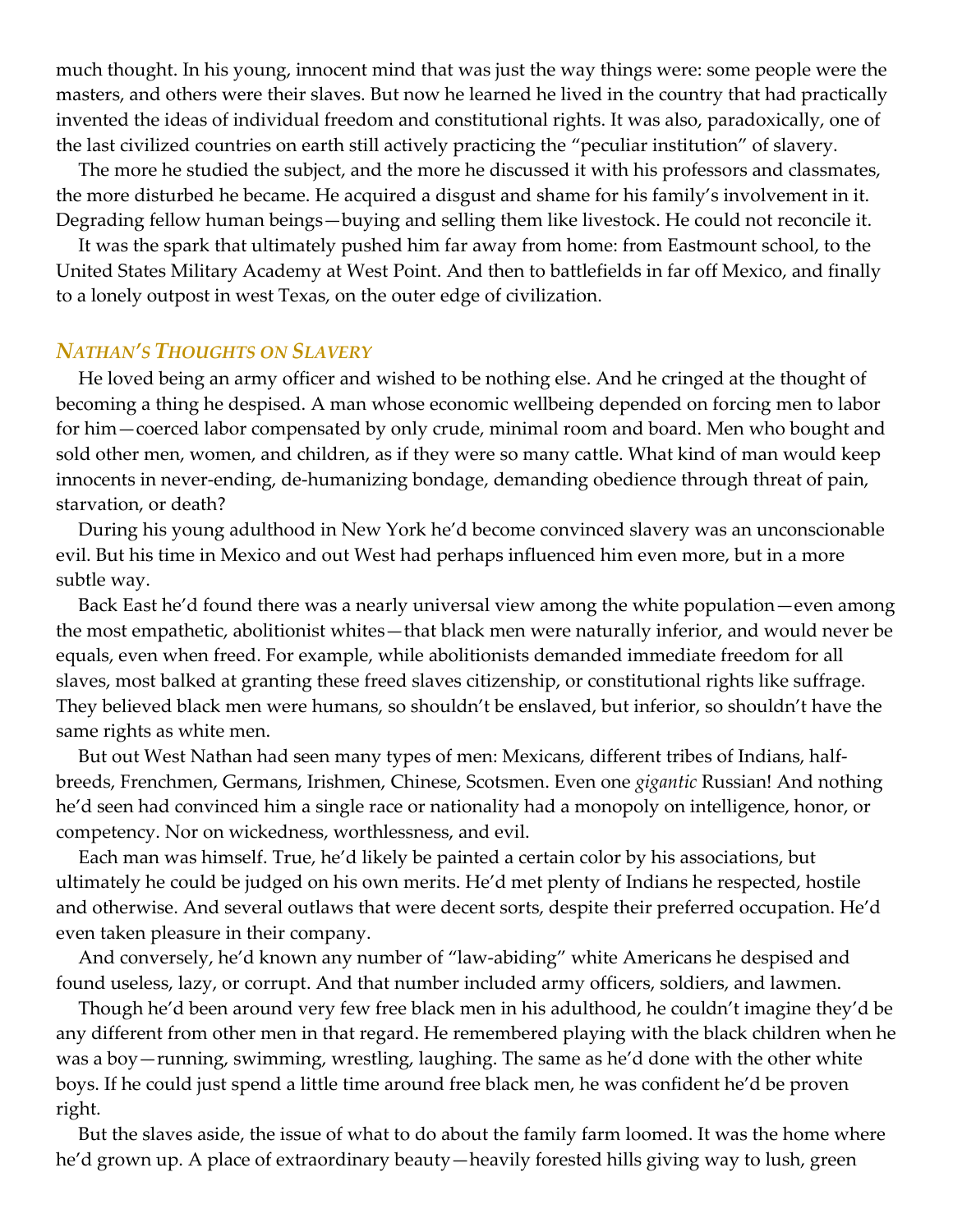meadows where crops flourished in the warm, Southern sun. And just the right amount of rain in the springtime, and snow in the winter to make trees grow enormous, like nowhere else on Earth. His grandfather had built the magnificent Big House and his father had made it larger and more elegant. Miss Abbey had added her touches as well: beautiful furnishings and a flower garden that was the envy of the entire county. For a child it was a dream world of forests, rivers, and caves to explore, hunting, fishing, and no end of boyhood adventures.

It had sustained three generations of his family and had generated a great deal of wealth from the sale of timber, tobacco, and especially cotton.

But other than an elderly, unmarried Aunt in Richmond, Nathan had no living relatives on his father's side. Miss Abbey's family were also back in Richmond, where she'd lived before marrying Jacob. If Nathan ignored her pleas and turned his back on her, she'd be forced to sell the farm and move back to Richmond.

He wondered how she felt about that. Her parents were both gone, years ago, but her brother and a sister still lived there. She'd never spoken of them much. Now he wondered why. He couldn't recall them ever coming to the farm, or her visiting them, although it may have happened during his long absence.

And … he kept coming back to, what of the slaves? He guessed there must be nearly a hundred by now. If she sold the farm, she'd have to sell them as well. And it seemed unlikely anyone would buy the farm and all the slaves with it—that would require a very large sum of money. So they'd likely sell the slaves off in lots. Fathers, mothers, and their children—families—would be separated one from another. For the first time it occurred to him the Chambers' family farm, Mountain Meadows, was *their* home too. For better or worse, most had spent their entire lives at the farm, and knew no other home.

And if he resigned his commission and returned to Virginia, then what? He'd no longer be an Army captain. And if he didn't sell the farm he'd become a "gentleman farmer." And a slave master. He knew absolutely nothing of farming, beyond a few hazy childhood memories. And his Momma would expect him to just show up and "take charge" of the place. How would he do that?

No, selling the farm and moving Miss Abbey to Richmond seemed the only reasonable course. But … what about the slaves … *what on Earth* was he going to do about them?

#### *STAN AND WILLIAM MEET*

The second pair of buddies were as different from each other as they were from Georgie and Jamie: Stanislav "Stan" Volkov, and William Jenkins.

William was highly educated, quiet and introverted, often found with his bespectacled nose in a book, or closely examining some strange insect. Of medium height, he had a wiry frame with little meat on his bones. But William was no wimp, and when pressed, could stand up for himself. Among many other things, he'd learned boxing at Yale College—several soldiers had discovered, to their regret, William was a *very good* student.

Stan was in every way the opposite of William. While the Captain was a large man at well over six feet tall, Stan towered over him at six feet, eight inches, with broader shoulders, and thick, powerful arms. "Big Stan" was simply the largest man most people ever came face to face with. And despite the fashion of the day, he kept his light-colored hair cropped short, which accentuated the size of his head. He also had a large mouth, and when he smiled his full, toothsome smile, with his great size, and large, round head, it made for a monstrous, thoroughly intimidating look.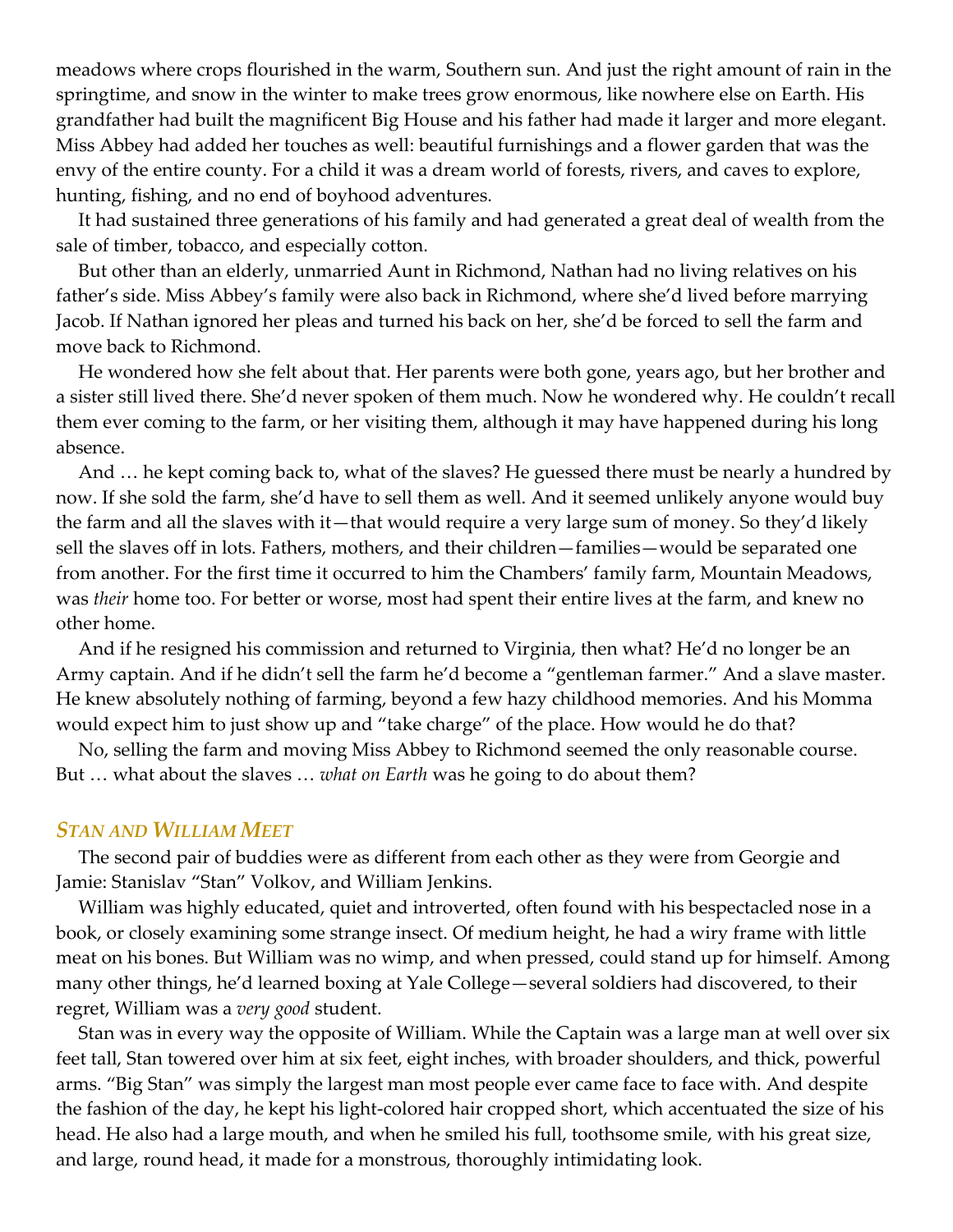But despite his imposing size and frightful appearance, the other soldiers found Stan typically jolly and pleasurable. He came to America on a boat from Russia when just a young man. He'd worked various odd jobs in many different places along the West coast, always moving on to the next thing sparking his interest. Finally he joined the army after someone told him they'd let him fight whenever he wanted. Only after he arrived in Texas and they handed him a rifle did he realize they'd meant *gun* fights. But he'd never seen Texas before, so why not? To Stan, Virginia was just another place he'd never seen before, so why not go see it next?

Nobody could ignore Stan when he entered a room. And no one could remain somber around him. Stan simply wouldn't accept melancholy. "Come, young fellows!" he'd say boisterously, in his heavy Russian accent, "Why such the long faces?! Life … is *good*! There is much fun to be having: new things to see, battles to fight! Pretty women for the kissing! Come, some fellow open a bottle and sing us a song!" And they'd generally sing—there was no arguing with "Big Stan." Sullenness couldn't stand up long to Stan's boisterous laughter and song.

Of course, when Stan first arrived on the post, William was the one person most resistant to Stan's infectious jollity. William did not make friends, rarely spoke unless asked a specific question, never indulged in strong drink or loose women, and never sang.

Stan seemed to take this behavior as a personal affront. He made it his mission in life to bring William out of his shell. He'd pester and badger William mercilessly. When William tried to read a book, Stan would sit across from him in the bunkhouse subjecting him to wild tales of adventure, real or imagined—no one knew for sure. Or he'd suddenly burst into a crude drinking song at the top of his lungs, slapping William on the back at each chorus. Or tell off-color jokes, one after the other in an amazing display of memory, and complete lack of decorum. By the end of these merciless sessions, the other men were laughing and joking while William covered his head with a pillow. But Stan never relented, never gave up, and never showed any lack of enthusiasm for the challenge. No matter how much William begged him to stop and to go away, Stan ignored him.

"Come, William Jenkins, you must tell us a joke or sing a song. Or I will never, *ever* go away!" Then he'd laugh and display his large, ferocious smile.

No one knew exactly when it had happened, but at some point, the two were seen walking together and talking. And William even smiled and laughed occasionally. The other soldiers considered it the strangest friendship they'd ever seen or imagined. It seemed there was something in William's resistance Stan enjoyed striving to overcome, and something about Stan that brought William to life. They noticed William seemed a little more open and talkative when he was with Stan, less inclined to retreat into his books and bugs.

#### *SIDEARMS PURCHASED FOR THE JOURNEY*

The potential dangers of their journey obliged the Captain to buy sidearms for each of the men. They'd have to turn in their army-issued rifles, and the trip from west Texas back to Virginia would take them through some rough country, places where lawmen were scarce or non-existent. Even after leaving Texas there'd be times when they'd have to leave one train and travel across country for some distance, to connect with the next.

Tom had arranged to meet with a local traveling gun merchant, who had a wide variety of arms. Nathan mistrusted the man, suspecting he was none too scrupulous about how he acquired them or who he sold them to. But Tom pointed out their options out in the wilderness were somewhat limited.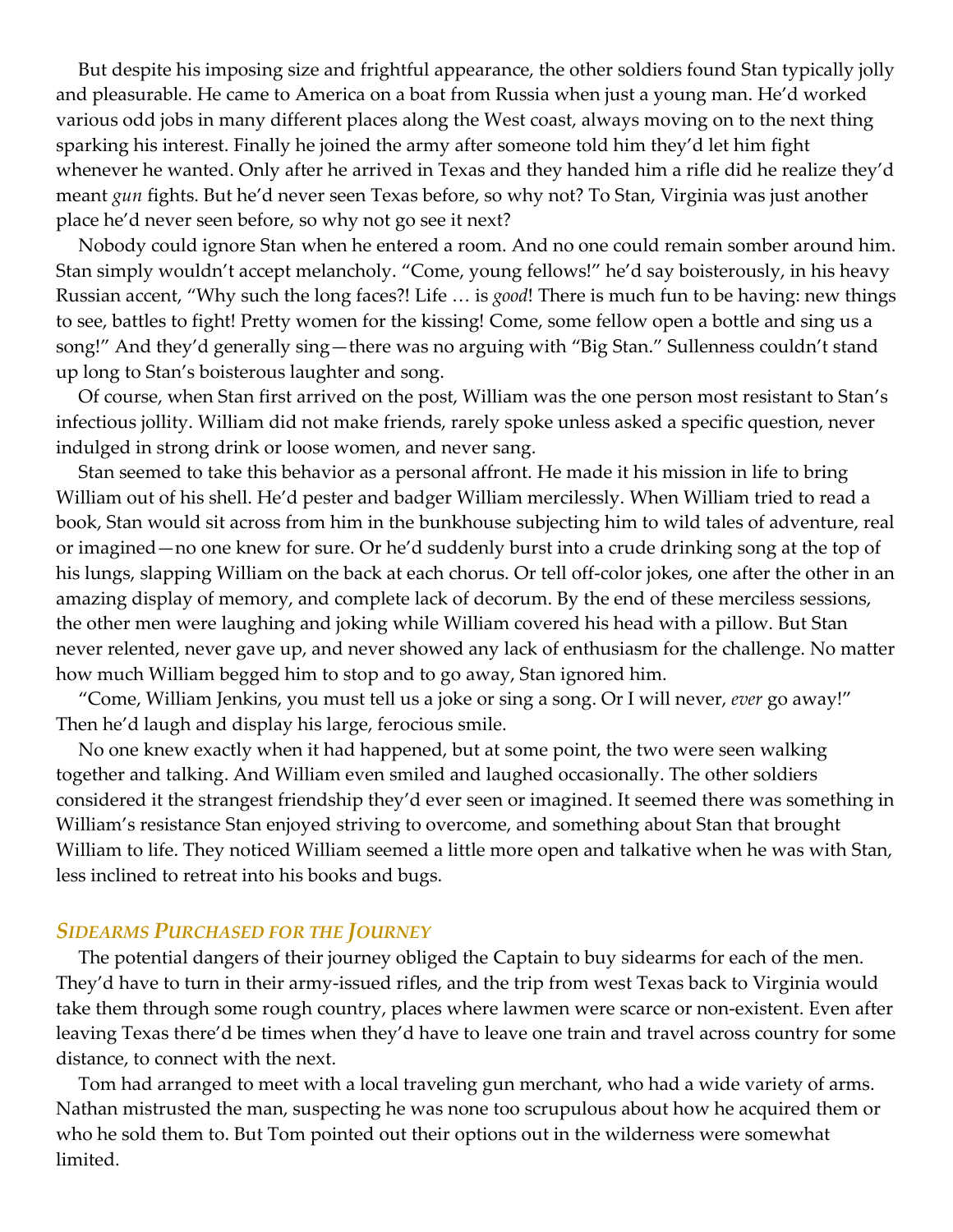Most of the men had chosen the .36 caliber "Navy Colt" revolver; slightly less heavy and bulky than its bigger cousin, the .44 caliber Colt "Dragoon." The "Navy" moniker was a misnomer—people usually assumed they'd designed the weapon for the navy or it was standard issue for naval officers. In fact, neither was the case; the pistol got its nickname from the decorative engraving of a naval battle from the Mexican-American war on the otherwise smooth, six-shot cylinder.

Stan, had chosen neither of these, explaining they were "too tiny for big hands." Instead, he chose an older gun, the predecessor to the others: the big revolver referred to as the Colt "Walker." Named after the Texas Ranger credited with designing it along with Colonel Colt, the big Colt was an intimidating, man-stopping piece of hardware. At nearly sixteen inches long and weighing four and a half pounds, it sent a .44 caliber ball screaming downrange propelled by a sixty-grain load of powder—a load so powerful it would sometimes explode a cylinder. It was said if a man had a steady hand, or a sturdy fence rail, with its heavy nine-inch barrel it could hit a target at 100 yards. Large and cumbersome, they'd intended its owner to carry the weapon in a holster attached to his horse's saddle. But Stan carried it casually on a holster at his waist, in the cross-draw fashion. He said it fit his large hand better, and the extra weight was of no concern, which they well-believed. Nathan smiled when he thought of the poor devil finding himself staring down the barrel of that large gun wielded by that very large man.

The Captain already owned the slightly smaller Dragoon, beautifully engraved with polished walnut grips and brass trim—an officer's sidearm. They'd purchased Stan's pistol, by contrast, already used and well-worn. A purely utilitarian model with no adornments at all, but all the more intimidating for its workmanlike appearance. Nathan's pistol had been a gift from his mother after his promotion to captain. It only held a fifty-grain charge of powder, which modification prevented the inconvenient explosion of the cylinders. It also had a slightly shorter seven-and-a-half-inch barrel. Still, a large, powerful sidearm, by any measure.

The Captain had also chosen a small, .31 caliber Colt revolver with a short, three-inch barrel for himself. The larger Dragoon would be an uncomfortable and hefty weight to carry later, on their long train ride. Besides a large revolver in a holster wouldn't fit his new role as a proper gentleman. So he'd stow the Dragoon with the luggage once they reached proper "civilization." Still, after going about armed almost every day of his life for the past fifteen years, walking around with no weapon made him feel uncomfortable—like he'd forgotten a critical piece of clothing. So the small Colt would ride along, out of sight, in his jacket pocket, problem solved.

Tom also purchased a considerable amount of ammunition, which for these revolvers consisted of gun powder, a supply of round lead balls, and tiny copper-covered percussion caps for setting off the powder. Each soldier would also carry a pouch of grease, typically animal lard, used to plug the end of each cylinder once loaded. This kept humidity from fouling the gunpowder and prevented an undesirable event called chain-firing where the flash from a round being fired would set off the powder in the next cylinder which would ignite the cylinder next to it, and so on. A bullet fired from a cylinder not aligned with the barrel could result in fingers lost, or worse.

Though it fired a spherical ball and had a short barrel, giving it a relatively short effective range, the revolver *was* superior to the rifles of the day in one aspect: it contained six shots to their one. But once he'd fired all six, a soldier dependent on such a weapon would be in serious trouble in battle; quick reloading under combat conditions was nearly impossible.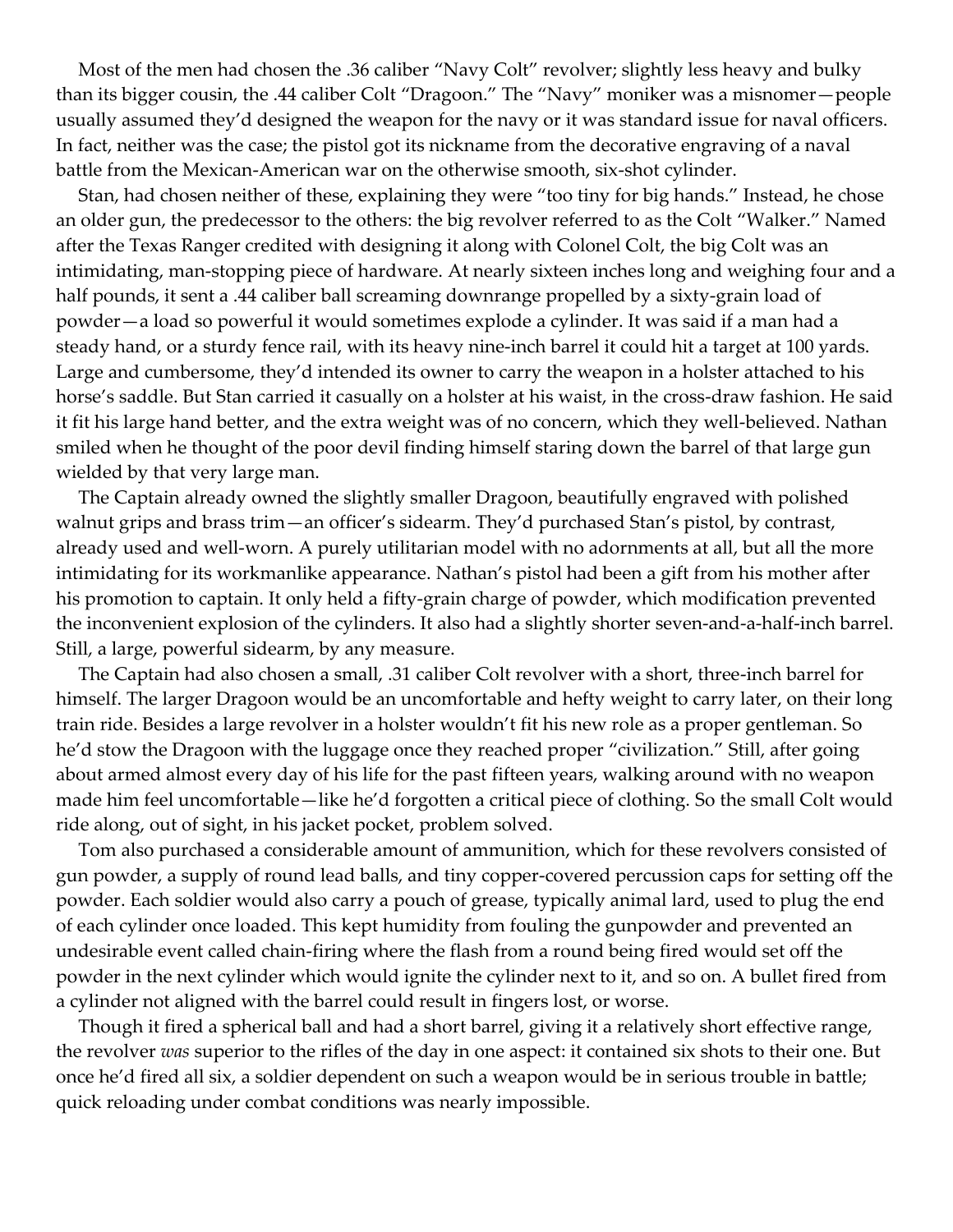# *STAN'S FULL BACKSTORY – THE JOURNEY FROM RUSSIA TO TEXAS*

Jamie called out, "C'mere, Stan. Tell us again how a big, dumb Russian like you came to be a fightin' Indians all the way round the world in Texas, America." Jamie could get away with calling Stan a "big, dumb Russian," because Stan in turn usually referred to him as "the thick-headed Irishman."

It was a story most of them had heard at least parts of before, though surprisingly not Captain Chambers. His curiosity piqued, he listened with interest to the tale as they rode along.

"Oh, well … is not much to tell …" Stan began in his usual manner, meaning he actually did have much to tell.

"When I was young man … maybe fourteen years old … I was living in hard, cold part of Russia most easternest part of that very great land, a place called *Siberia*. We live in small village, really just lumber camp, with few common buildings—town hall, postal office, general store, and most importantly, *pivnaya*—what you Americans call saloon! At this time I live with my mother, two brothers and three sisters, in tiny, one-room log house. Papa had died few years before when big tree fell on his head.

"Well … you may not believe it, but I was already very large boy. Not so big as now, of course, but much bigger than brothers who were older. And bigger than most men of town. And, like most ornery young boys, I liked to fight! Oh, how I liked to fight …

"Of course, I fight my two brothers, and all my schoolmates, but after time they refuse fight more. They say, 'Stanislav … you too big fight us boys. You go out, fight with men.'

"So I go out and am asking men in town who I should be fighting. But most men are smaller than me and tired from the cutting trees all day, not wanting waste time on ornery boys. But one says to me, 'Stanislav, you want fight, then go to *pivnaya* two hours past dark. By this time men been having much vodka. Someone will be stupid enough to fight you.' And so I did, and true to his word, men were drinking vodka, and were being very stupid. But I am being surprised when I try start fight not one, but *three* men are thinking to teach young fool lesson and give big beating."

Stan paused here and smiled, looking around at his audience for dramatic effect, before continuing his tale.

"Well, as I said, these men were stupid with too much vodka, while I am young and strong like bull. At end, I am one giving lesson! Now I am *happy*, ornery, young man … like little child gifted with new toy. So I come back to *pivnaya* night after night, until nobody wanting fight no more, no matter how stupid drunk.

"Finally, the *glava derevni*, uh … 'master of village' you would say, he comes to Momma and says, 'Tatyana, you must do something about Stanislav. He is scaring men away from saloon with his fighting.' But Momma was not knowing what to do. So she says, 'Stanislav, no more school for you. Time to be working job so you come home tired at night and stop the fighting.'

"Well, I think she meant me to join other men of village cutting big trees. But I was afraid of great tall trees … they were one thing bigger and stronger than me … and I was remembering one had fallen on poor Papa. So when some men told me of a harbor town … oh, twenty, maybe thirty miles away on coast of great ocean, I am thinking that is for me. So I pack clothes in bag, and off I go.

"It was last time I saw Momma, may she rest in peace, though I have written her letters sometimes."

"Oh, so sorry, Stan. Your mother has passed away then?" Georgie asked. He, like the Captain, had never heard Stan's full tale before.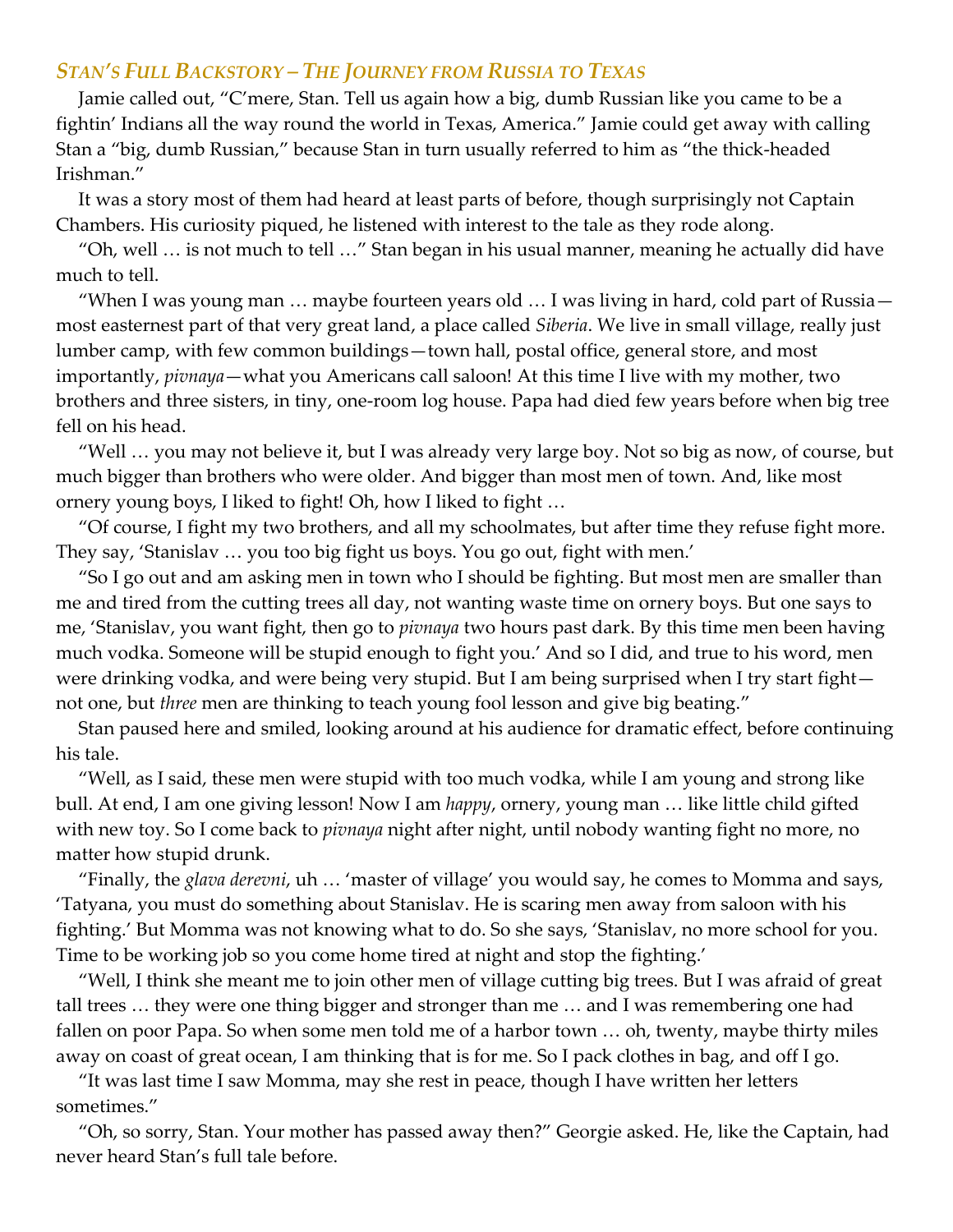But William, who'd listened to the story several times rolled his eyes and shook his head, recognizing the neat trap Stan had laid.

"My mother passed away? Oh no, Georgie. Last time I received letter from her she was in perfect health. It's just ... once I left her house, she could finally rest in peace! Ha, ha!"

There were a few chuckles, and some smiles, but most had heard it before, and so after a moment, Stan continued.

"Well, when I arrive in small harbor town I am cold, tired, and hungry. For once I am not wanting to fight, so maybe Momma was right after all. I went around town looking for work. But when they ask what I know how to do, I say 'nothing,' so nobody gives me work. Then a man says, 'maybe you know nothing, but you look a big strong young fellow, so you go down to ships and talk to man on big steamboat. He might need strong fellow like you.' So I walk down and find big boat. There lots of men carry heavy loads onto boat, and captain says they are ready to depart next tide. If I want job, then go help men load boat. So I did.

"Next day I am on boat in middle of ocean and no land in sight. Never had I even seen ocean or big boat before."

"Were you very afraid?" Georgie asked.

"No, not afraid. No big trees on ocean!"

They shared a laugh.

"Anyway, I ask one of men where is boat going and why. He says we work for Russian-American Company, and we go to place called *Alyaska* across ocean in land of America. I was ashamed to say I never heard of land called America, so I ask him why we go there. He says to hunt seals. I am also ashamed to admit I am not knowing what kind of animal seal is, so I ask, 'They have good meat on them, do they?' But he just laughs at me and shakes his head. Later I learn seals are for soft fur.

"Of course, in village in Siberia we would hunt. With rifle, or sometimes with spear. Deer, boar, and others for meat, bear, wolves, and such things for fur. So I knew of hunting and am always liking the searching, and the sneaking around forest in snow, and the skill of shot or throw of spear. So I am thinking I will like this job – hunting these seals, whatever they are.

"But …" he sighed, "hunting seals is not like hunting other things. Better they should just call it killing seals, or slaughtering seals, or maybe just butchering seals. There is no hunting … men come to shore in small boats, spread out around the sand and rock where seals come out of water for the resting. No rifles, no spears. No need for such manly things as these. Just heavy wooden clubs. You see, seals can only move fast swimming in water. No man can kill seal when he is in ocean. But on land seal cannot run or jump, having only fins like fish—no feet or legs at all. So men surround them, shouting and making noise until they all bunch together in fear. Then men bash them on head until none are moving. After that they take out sharp knives and cut skins off, wanting only precious fur. The meat is left on beach to rot.

"I am not … how you say it … *squeamish?* As I have said before, I like to fight, and I like *real* hunting back in Russia. But this? This made me feel sick, and for first time something I see make me *rvotnoye* … how you say … *vomit?* Yes, the murder of seals made me vomit. But other men laugh and say, 'you get used to it, Stanislav.'

"But I am not getting used to it. The seal, he looks at you with big eyes like pet dog; and you are supposed to bash on head," he sighed again, "is not for Stan.

"So when finally ship lands in real town in *Alyaska*, I leave. The captain, he say, 'You can't leave. You are part of crew. You must work until return to Russia, or pay for price of passage.'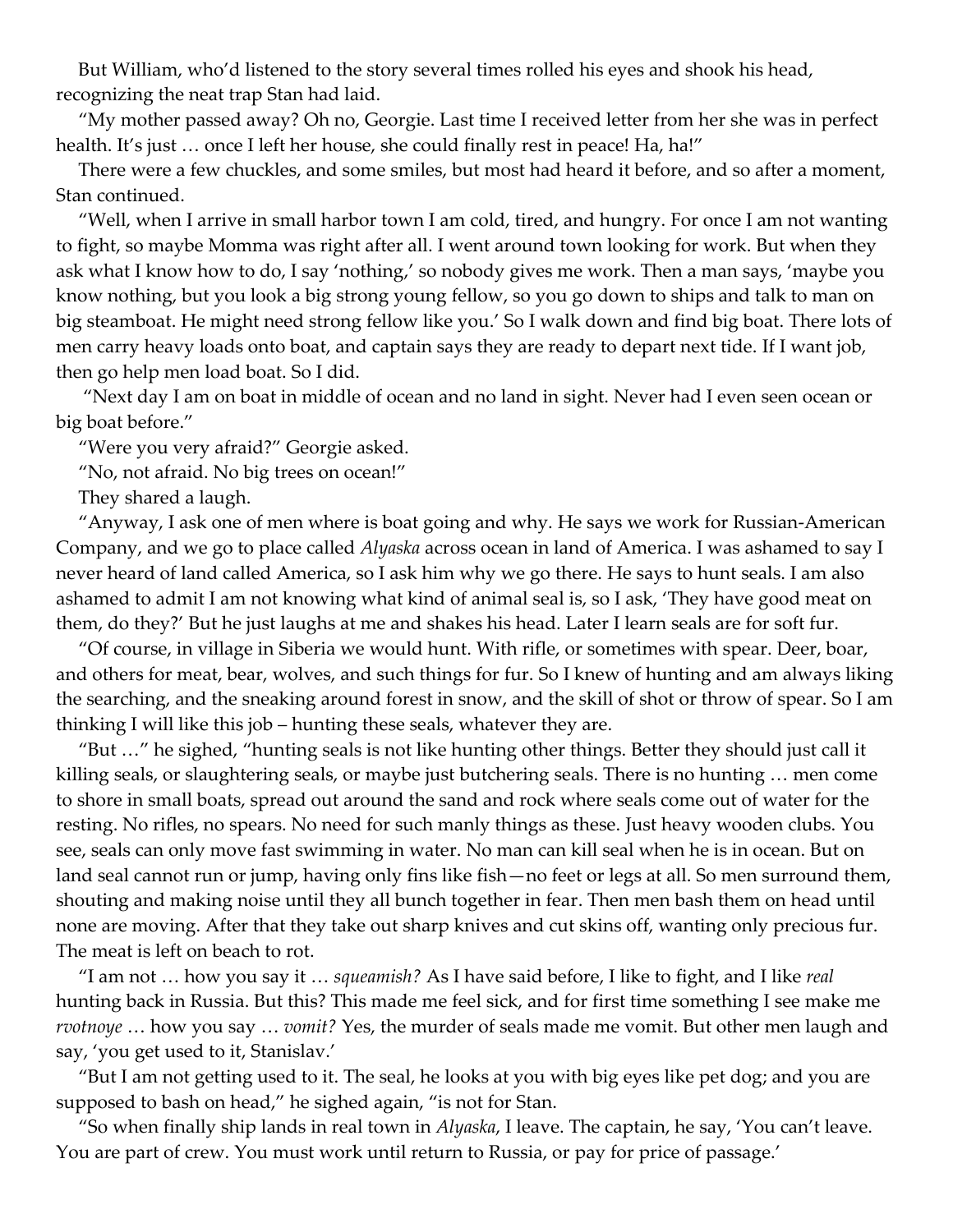"But I laugh in his face, and say, 'Who will stop me? You?' and then I laugh again and walk away. I know now it was not very big town, but to young boy, coming across ocean from little village in Siberia, it seemed greatest place in world. *Novo Arkhangelsk* it is called in Russian, "New Archangel" you would say in American. The local Indians call it *Sitka*. Anyway, it is biggest town in Russian America, and a whole new world to me.

"But Russian-American Company owns town, and they send men to try drag me back to boat." He paused, and smiled a broad grin, "Then they are learning how I like to fight!

"But man can't fight always, so I get on fishing boat going south down coast. On new boat I learn catch big fish with great net. I like catch fish more than kill seals. Fish are just … hmm … fishy—they are not looking like pet dog!

"But fishing boat soon full and captain is wanting return to *Novo Arkhangelsk*. So I get off on empty shore of rocks. I walk and walk until I meet Indians. These Indians also fishers and treat me well. I live with them for year, maybe more, catching fish.

"One day Indians dress up in wild clothing, masks of animals or demons, and get in great, carved rowing boats. They go south down coast. I am thinking maybe there is big battle coming. But no, we come to special place with many other Indians from other groups. They are not fighting but having great feast. Dancing, singing, and other special Indian things a poor Russian boy cannot understand.

"And so I ask some of other Indians if they be seeing any other white men like me. I was wanting company of my own kind again. Most said no, thinking I am some strange kind of pale Indian. But some Indians I talk with … they say yes, they know of village with white men. Sometimes they go there to trade goods. So I ask to come with them, and I say goodbye to those that brought me to feast. After more months of living with new Indians they are going to place where white men live. We travel … hmm … a week, maybe more. In great ocean-going wood boats. Each boat is holding dozens men or more. Strange animals, birds, and fishes are painted on sides with many bright colors. They even have small masts and sails to use when wind blows right way.

"We come to place of white men—is neat little village of cabins. I am eager to meet them, it has been two years maybe since I have seen anyone of my own kind.

"Now, you will laugh knowing the world as you do. But remember, I am knowing nothing of great wide world. So you can imagine surprise when I start talking to these white men. They just stare at me. Then they say some things to me, and I cannot understand any word they say. Like with Indians, until I started knowing their words. But these new white men are not surprised like me. They talk with themselves, then one nods, looks at me, points finger and says '*Russian.'* It is first time I am hearing the word, but somehow I know it is their word for *my* people. Man points to himself and says '*American.'* This is first time I know there are white men in America who are not from Russia. I learn later this man's name is Denny. He is boss of these *Americans*.

"These people very kindly, and take me in. They call little village *Seattle*. They say it is name of local Indian chief, though I never meet him. But … there is not much for a young man to do in little town like this. Except cut big trees, which … well, I have already said what I think of *that*.

"They made me to understand there was much bigger town further down coast. A place so big they have special word for it: *'city.'* They call this city *Port Land*, and soon I am able to get ride on trading boat heading down coast."

Stan paused, and shook his head, making a clucking sound for several moments.

"*City* … such tiny word for such *big* place. You men have lived your lives in great land of America so have no idea of what this place called Port Land meant to me. Never before have I seen anything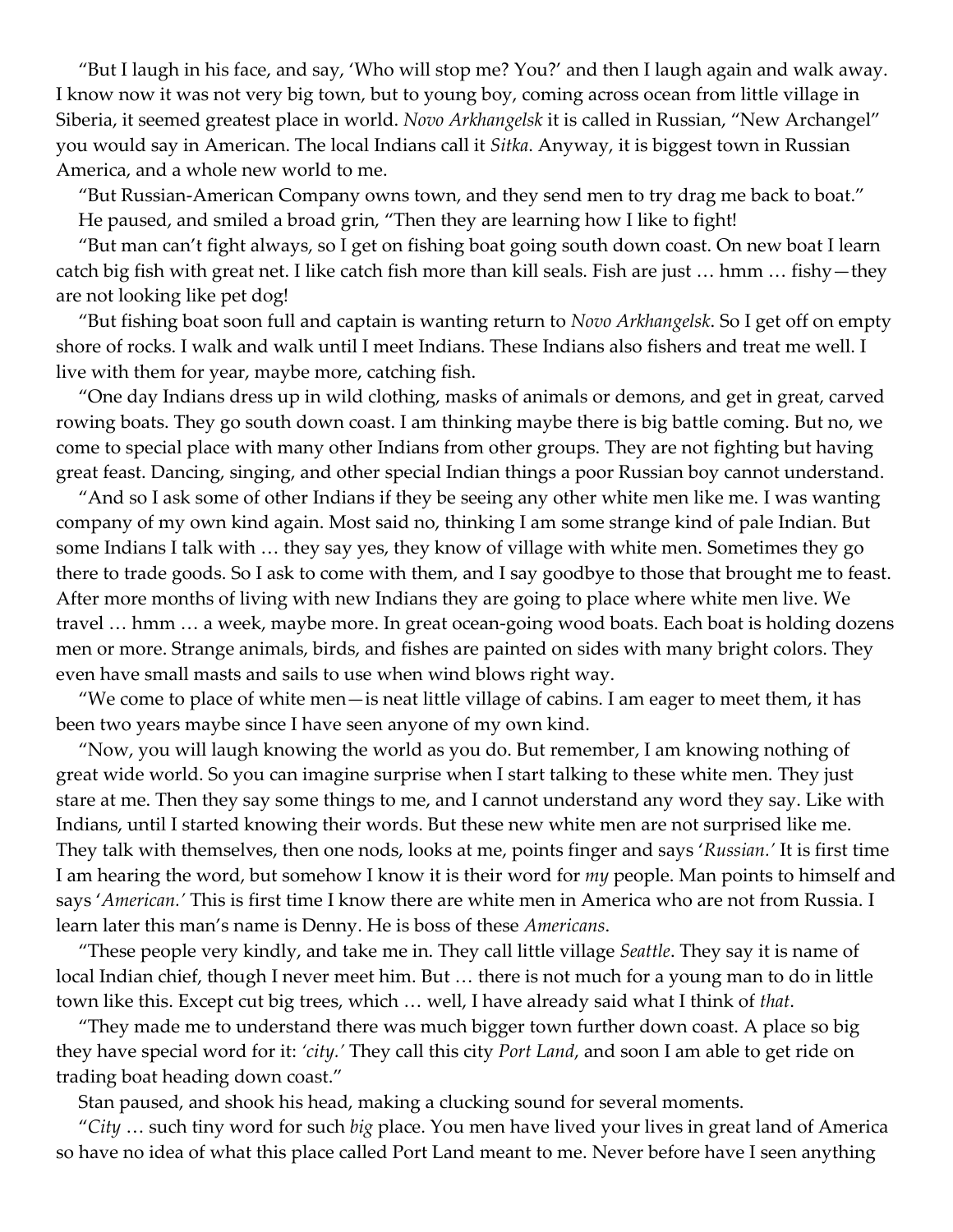like it. People everywhere, moving about like ants in hill. Great ships coming and going always. And whole streets full of saloons. New kinds of alcohol I have never seen nor tasted before. And even some Russians there, and they tell me all about the great city and the even greater land called America.

"And the women! By this time I am not purely innocent, you will be surprised to be hearing!" He shrugged, and put on his most innocent look, "Some young Russian girls had taught me things about the … pleasures of the female kind. And Indian maidens had taught me *more* things …"

This, of course, prompted several minutes of the usual rude, humorous remarks from the audience.

"But women in this city … it was first time I am learning man can buy womanly favors with money. I have never done it before; women always seem drawn to me, for some reason I am not knowing …"

This drew more hoots, and crude, size-related comments.

"I'm thinking I am some kind of fool at first, until I am knowing how these things work. And did I tell you of the fighting? I had not lost love for fighting, and here were endless saloons filled with endless stupid drunks to fight. I was having … how you say it? 'The time of life?' Yes, that was it. And I found men would pay me to fight. Other men would bet on winner. Soon I am paid fighter and am fighting for large groups. And other men are not drunks, but paid fighters, like me."

"I enjoy new challenge, but still … none of you Americans could beat me." He grinned his huge, toothy grin, and slowly looked around at the other men. This time there were no sarcastic remarks. They could well believe it was true.

"Soon I am running out of men to fight. So one of men that pays me says he take me to new city even bigger city where I can fight new men. Ship takes me to city called San Francisco. Port Land was great, large city to me, but this new city was big beyond thinking. More of everything … ships, buildings, people, saloons, women, and fighting!

"Well, at first things go well. Plenty good fights, plenty good money. I am thinking I like this new city very much. Then in one fight something happens … I hit man and I hear something like *'snap!'* The man drops to floor like sack of dirt and is not moving. Men come over and say he is dead. I am not thinking much of it at first; you fight enough times … hmm … these things happen," he shrugged his shoulders.

"But people watching, gamblers and men paying fighters all leave quickly, dead man's body left on floor. I ask where they are going and man says 'There be trouble from this. Police will come,' and he says something about 'going to jail,' and another says, 'No, not jail: hanging!' I do not know what to think, or what to do.

"Then man walks up to me. He is dressed all in blue—bright brass buttons and fancy looking hat with gold braids. At first, I am thinking he is policeman. But he laughs and says no. Later I learn it is Army officer's uniform, but at this time I am not knowing of such things. He is not afraid, but says 'Come with me, and I will help you with these troubles.'

"So … I go. He takes me to building where other men dress like him. Lots of men scurrying about, like they have important things to do, though I never saw them doing any.

"This man takes me to room with big desk, and he sits down behind. I sit in chair. He says, 'I am going to send you to place where they will pay you to fight every day. And I promise they won't even care if you kill opponent—in fact they'd prefer it!' Well, that sounded like the place for me …"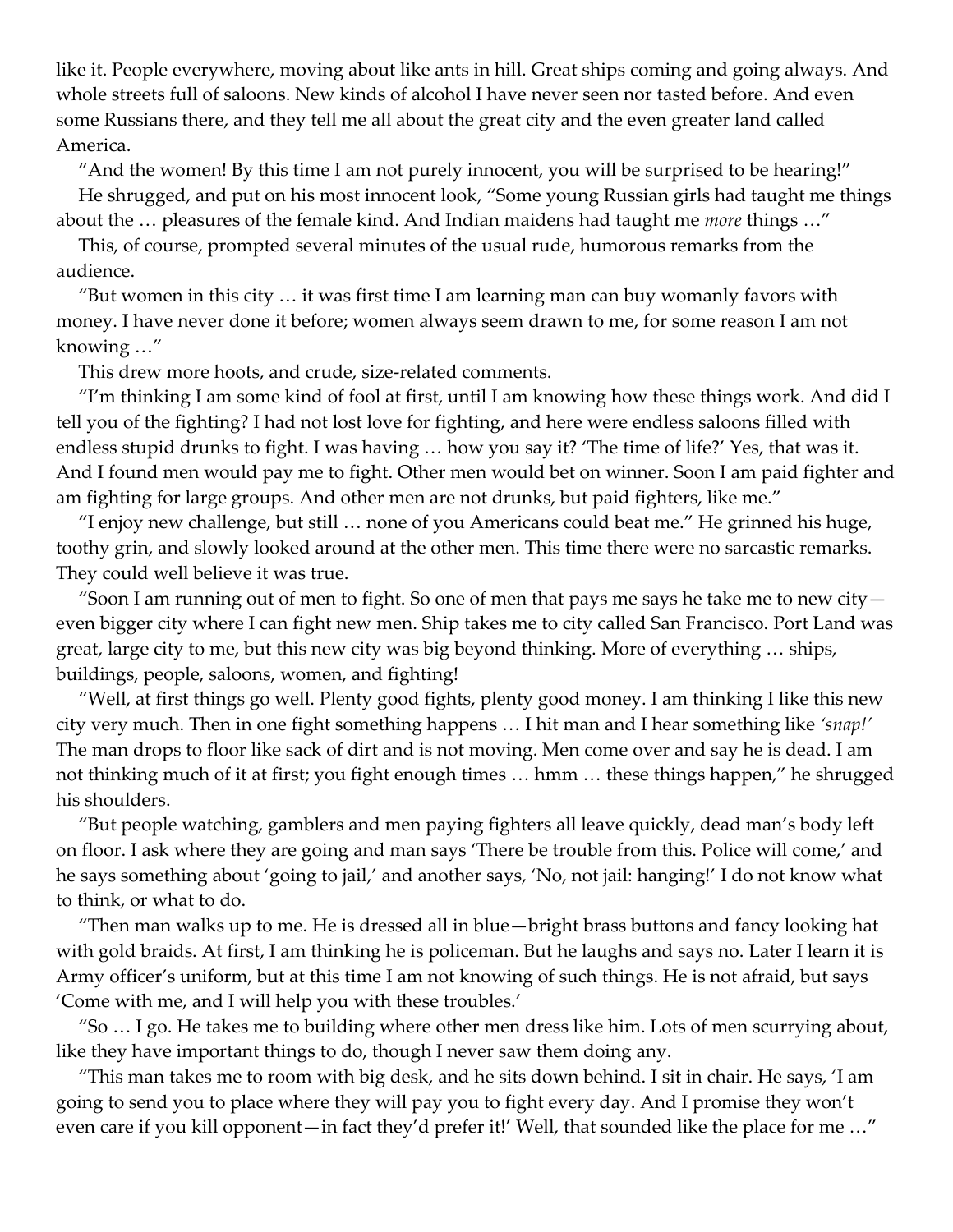He laughed, "Next thing I know I am wearing blue uniform, and am on wagon riding to hot, dry place called *Texas*. When wagon stops they give me rifle and say, 'Here, Volkov … now go fight Comanche Indians!'"

He laughed again, shaking his head. They all joined in.

Jim grinned broadly, the cold cigar still between his teeth, "Well, you have to admit, the army *does* have a great sense of humor!"

# *NATHAN PREPARING HIS WEAPONS FOR BATTLE*

The blade was eighteen inches long, two-and-a-half inches wide, and easily a quarter of an inch thick. More like a short sword than a knife! It was capped off with a stag-horn handle and a small brass cross-guard where the handle met the blade. It had the typical Bowie knife shape; straight spine, with the sharp edge curving up at the end to meet the ground off upper edge at a sharp point. He kept both the blade edge and the last six inches of the upper spine razor sharp; in fact, Nathan had shaved with it occasionally.

He'd neglected it somewhat of late, bouncing it along in the saddle, getting it covered in road dust and grime. He'd just finished cleaning, polishing, and oiling it until it shone like a mirror. Now he was bringing its edge back to razor sharpness. He might go into battle tomorrow, and he believed in making sure he had every possible advantage.

Earlier in the afternoon he had taken apart and thoroughly cleaned his two pistols: the large .44 caliber Dragoon, and the small .31 caliber Pocket Colt. He'd load them first thing in the morning.

# *NATHAN'S BANK IN NEW ORLEANS (AND ITS UNIQUE BANK NOTES)*

Nathan needed to visit his bank, the New Orleans Canal and Banking Company, specifically. It got its odd name when it was founded back in the 1830s to build a canal linking Lake Pontchartrain with downtown New Orleans. After accomplishing its original mission, it went on to become one of the largest banks in New Orleans, and the United States.

Because it was so large, well known, and trusted, he could draw out, and use, paper currency from the bank for the rest of the trip. This was a big relief versus carrying a heavy bag of gold or silver coins.

The face of the intricately printed five-dollar notes had George Washington on the left, and General Lafayette on the right. And in proper New Orleans style, a group of buxom, scantily dressed women lounging around together on top of a large numeral '5', in the middle!

These bank notes bore the inscription "The New Orleans Canal & Banking Company will pay five dollars to the bearer on demand." And because of the bank's reputation, people generally believed it, and accepted the paper as if it were gold.

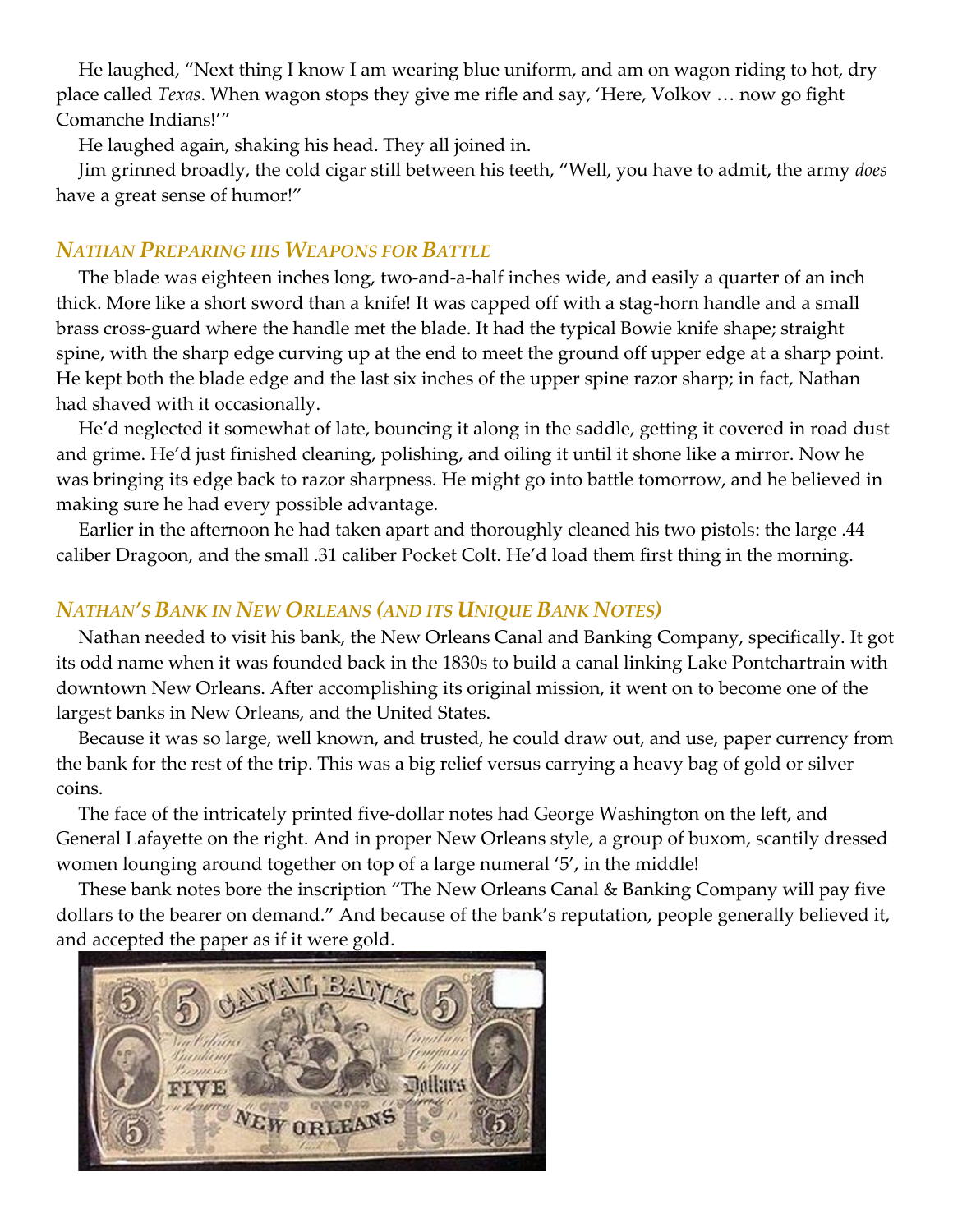## *JIM TELLS STORY OF WHEN STAN FIRST CAME TO FORT DAVIS*

"So … let me ask you this, Billy … what were *you* doing while our boys were having a fight with these outlaws?" Jim asked.

"Watching."

"Only watching? Not inclined to help?"

"No, Sergeant Jim. Being smaller than you white men I like *watching* this kind of fight better'n being in it. Besides …"

"Yes?"

"Big Stan was there. They had no need of me."

Jim laughed. "True enough. With Stan there, they'd have no trouble in a bar fight."

"Yes, he is … a fighter like I have never seen."

"Yep, I agree, Billy. I ain't never seen the like, neither. You'd think a big man like him would be slow and clumsy. But he's as quick on his feet as a cat, and his hands move like a biting snake. In fact, speaking of snakes … did you ever hear the story of when Big Stan first came to Fort Davis?"

Billy shook his head. Jim pulled on his shirt and pants then started looking around the room for his boots.

"Well, we was out on patrol, on foot, hiking up over a ridge. We was fixin' to drop down behind a Comanche camp that was supposed to be in the area. Trying to catch 'em off their guard and get the jump on 'em, you know. Well … we's hiking along, when one of the fellas calls out, 'Watch out, there's a damned rattler!'

"So I quickly reminds everyone not to shoot it, for fear o' giving our position away to the enemy. I reached down and grabbed my bayonet, fixing it to my rifle. I figured on giving the thing a poke with it. But Stan walks up, bends over, and looks right at the snake. 'Why you afraid such puny little thing?' he asks."

Jim was getting into his tale, complete with an excellent imitation of Stan's strong Russian accent. He sat down on the bed and started pulling on his boots.

"So the fella that spotted it says, 'cause the damned things bite, and they's poisonous, you damned foreign fool!'

"But Stan just moves closer to the snake, curious-like, and says, 'Don't look so very dangerous to me.' So I says, 'Damn it, Private Volkov! If you go gettin' yourself bit, I ain't carryin' you back, and I doubt anyone else will neither.'

"But he just laughs and takes another step closer. Then, of course, the snake strikes out to bite him. But he jumps his feet back as quick as can be. And at the same time reaches down and grabs the snake by the back of the neck. I'll be damned if he don't stand up, with that big ol' grin of his, and shows us the snake, wriggling in his fist. The thing musta' been as big around as my arm, and near as long as a man is tall.

"But Stan, he says, 'See … not so scary,' and grins again. Then the guy that first seen it first steps up with a knife and says, 'Hold it still whiles I cut off its head.' But Stan shakes his head and says, 'Nyet! Poor little fellow … never hurt nobody. Just waiting for rabbit to come down path for dinner. Never expecting big, dumb soldiers to come marching along.'

"Then he ups and tosses it off into the bushes, as casual as you please. Finally, he turns to the soldier and says, 'And ... don't never call me *fool* again, or next time I give you snake for pet!' then he laughs and walks away."

"I have not heard that story before. But it *is* Big Stan, all right," Billy said, nodding.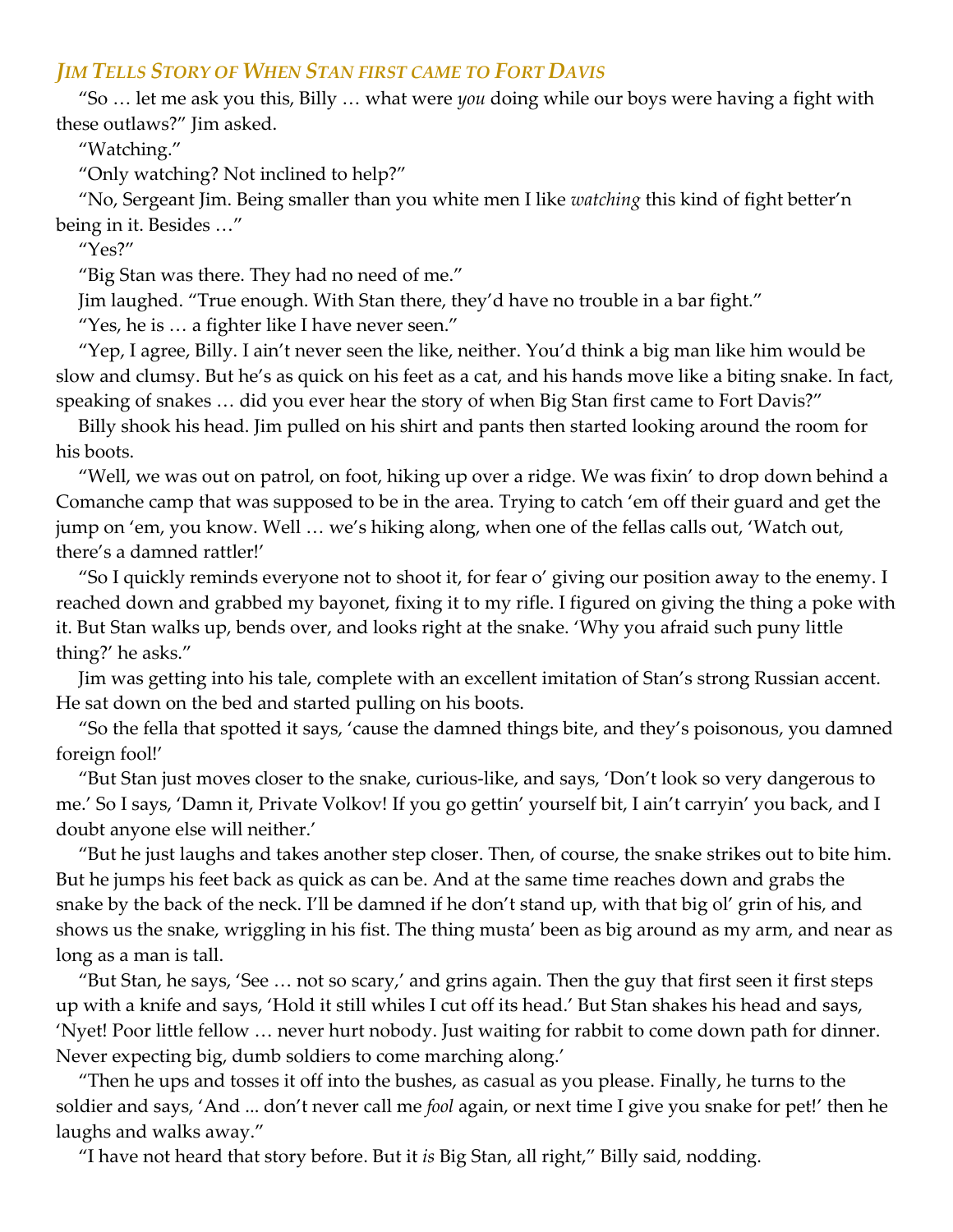# **<WARNING – SPOILER ALERT:> Don't read this section before finishing <b>ENIGMA** – **ROAD TO THE BREAKING** – **BOOK 2.**

# *HARRIET HANSON'S BACKSTORY*

For Evelyn's mother, Harriet Hanson, the death of her husband Elias was the end of a long nightmare from which she'd finally awakened.

At first, she thought she'd married well. Elias Hanson was young, and handsome enough. But more importantly, he'd recently inherited his family's farm—a respectable spread with a good-sized manor house and a few dozen slaves to work the fields and the household.

But Elias turned out to be a "dreamer." He had no mind for business, nor the heart for it. He was a kindly man and could not bear to see the slaves mistreated. Beatings and severe discipline came to a halt when he became the master, and several of his experienced foremen quit in protest.

This might have worked in his favor—there *had* been an immediate improvement in morale amongst the slaves that might have translated into an increase in productivity and profitability for the farm. But he proved too slow in replacing incompetent overseers, typically doing so based on his "feelings" about them, rather than their abilities. The planting would be late one year, the harvest incomplete the next. Crops would be sparse or fail altogether.

Elias also liked to ride into town regularly, holding forth with his friends. Or acquaintances, or anyone willing to discuss whatever topic was on his mind. He loved to read, and to philosophize on a wide range of subjects. And if nobody offered to buy a round of drinks, he'd happily do so himself. He didn't typically drink to excess, but believed a few drinks wouldn't harm anyone, and might help "lubricate" the discussion.

Harriet found Elias's actions alarming and potentially disastrous. While the state of the farm continued to deteriorate, so did their relationship. At first, she tried discussing "business" with him, but he would feign disinterest, and retreat to his refuge at the tavern in town. He'd refused to discuss money, finances, or planning with her.

Out of anger, frustration, and fear she began to berate him regularly, resorting to name calling and insults. "Eli, when I married you, I thought you were a man! You've got no backbone! You're a damn fool ... an idiot! All you want to do is sit around the bar and yammer while this house sinks into the mire! You couldn't make a penny to save your soul! I can't imagine what I was thinking marrying the likes of you. If my mother could see this, she would roll over in her grave in disgust," and on, and on.

But nothing she did or said could get a reaction from him. He'd simply retreat and refuse to talk, responding mildly "Harriet, dear … I know you're just upset and don't really mean what you're saying ..."

Despite his mismanagement of the farm, his worst offense, in Harriet's mind, was how he raised their young daughter. Born less than a year after they'd wed, Evelyn was smart and pretty—the very picture of a young lady who might one day be the "belle of the ball" when she came of age. But instead of encouraging lady-like activities and manners, what did he do? He taught her how to ride a horse—astraddle, like a man rather than sidesaddle like a proper lady! And shoot a rifle! Unconscionable! Rather than pushing her to learn about fashion, and the proper way to run a household, he'd filled her head with his wild philosophies! As if young ladies had any use for such nonsense! Harriet tried to put a stop to such goings-on whenever she discovered them. But the two of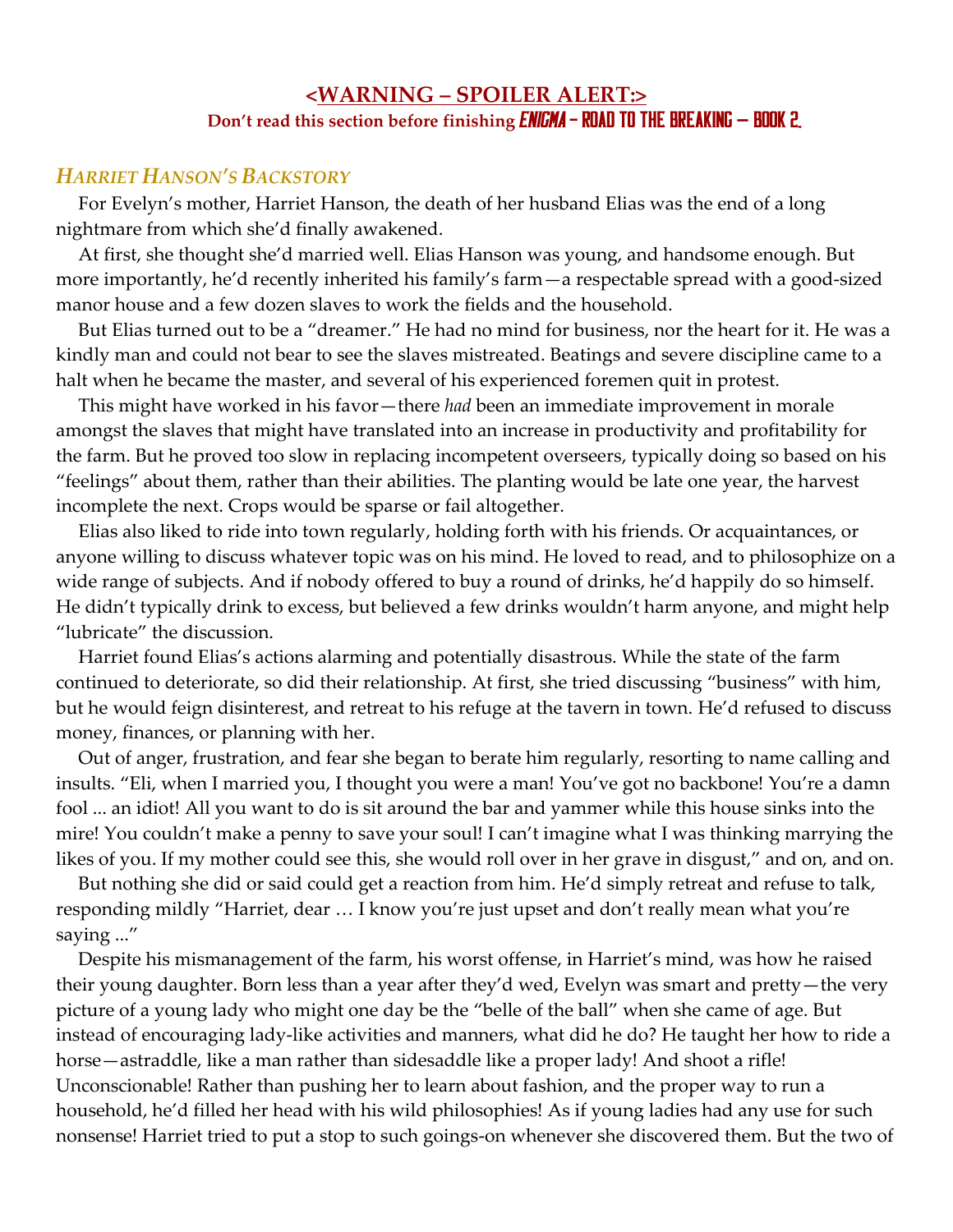them were incorrigible and of the same mind, often sneaking off together for their illicit activities. She didn't really expect a six-year-old to know better, but her husband? He certainly should've!

One day, after Elias had ridden off to town, she decided to take matters into her own hands. It was springtime, just before the year's planting, and already they were suffering the pinch from a poor harvest the past fall. Elias had stubbornly refused to switch the majority of his crops from tobacco to cotton, like most of his neighbors had. He kept insisting Mr. Whitney's "Cotton Engine"—commonly shortened to "Cotton Gin"—was "not the seventh wonder everyone made it out to be."

Harriet had the sinking feeling Elias was sacrificing the economic well-being of their farm for no better reason than refusing to admit he was on the losing end of an argument in one of his philosophical debates in town.

She felt a slight tinge of guilt and even a little fear, though she didn't know why. After all, what would Elias, of all people, do to her if he caught her? She took the key to his office from his chest of drawers where he kept it, walked down the hallway to the locked door of his office.

She'd sent the head housekeeper out on an errand and had made sure all the other house servants were busy downstairs preparing the evening meal. She scolded herself for exercising such needless caution, *Fool! It's none of their business what I do, and they wouldn't dare to interfere.* Still, the thought of one of them witnessing her guilty action and possibly telling Elias made her blush. *No; best nobody knows.*

She carefully inserted the key in the lock and turned it. She pulled on the door, and it opened noiselessly. She wondered that it didn't squeak for lack of use—it was, after all, where the business of the farm took place, and that'd been sorely neglected!

At the far side of the room sat a desk, positioned directly under a window overlooking the fields beyond. It didn't surprise her to find it a random, disorganized mess. She walked over and gazed at the contents. Papers piled in stacks nearly covered the surface. She let out an audible sigh. *Well, best get to it.*

Three or four hours later, she heard Elias arriving back home on his horse. It was nearly dark, and the groom made a great fuss about his arrival—asking how his evening had been, how good it was to have him home again, how he'd make sure go give the horse a good brushing before putting him away, and on and on. She found the obsequiousness both appropriate and disgusting at the same time. Appropriate a negro slave should treat the master in this manner. Disgusting because Elias did *not* deserve such respect!

After spending the evening going through his papers, Harriet did not do what she had planned on doing when Elias had left that afternoon. Initially she'd just planned on having a look. But once she started digging through his papers her resolve hardened. The farm was clearly on the brink of disaster—bills accumulating, and money in short supply. So when she heard his footsteps coming up the stairs she didn't retreat and re-hide the key as she'd planned. She sat right where she was and continued to pour over the books.

She heard Elias enter their bedroom at the far end of the hall and then call out in surprise, "Harriet? Where are you?"

"I'm here," she responded matter-of-factly.

He walked down the hall, and stood in the doorway, seeming confused. "Harriet, what are you doing in there?"

"We must sell some of the slaves to have any hope of making it to the next harvest," she said, ignoring his question. "Also, we need to plant cotton instead of tobacco this year," she concluded.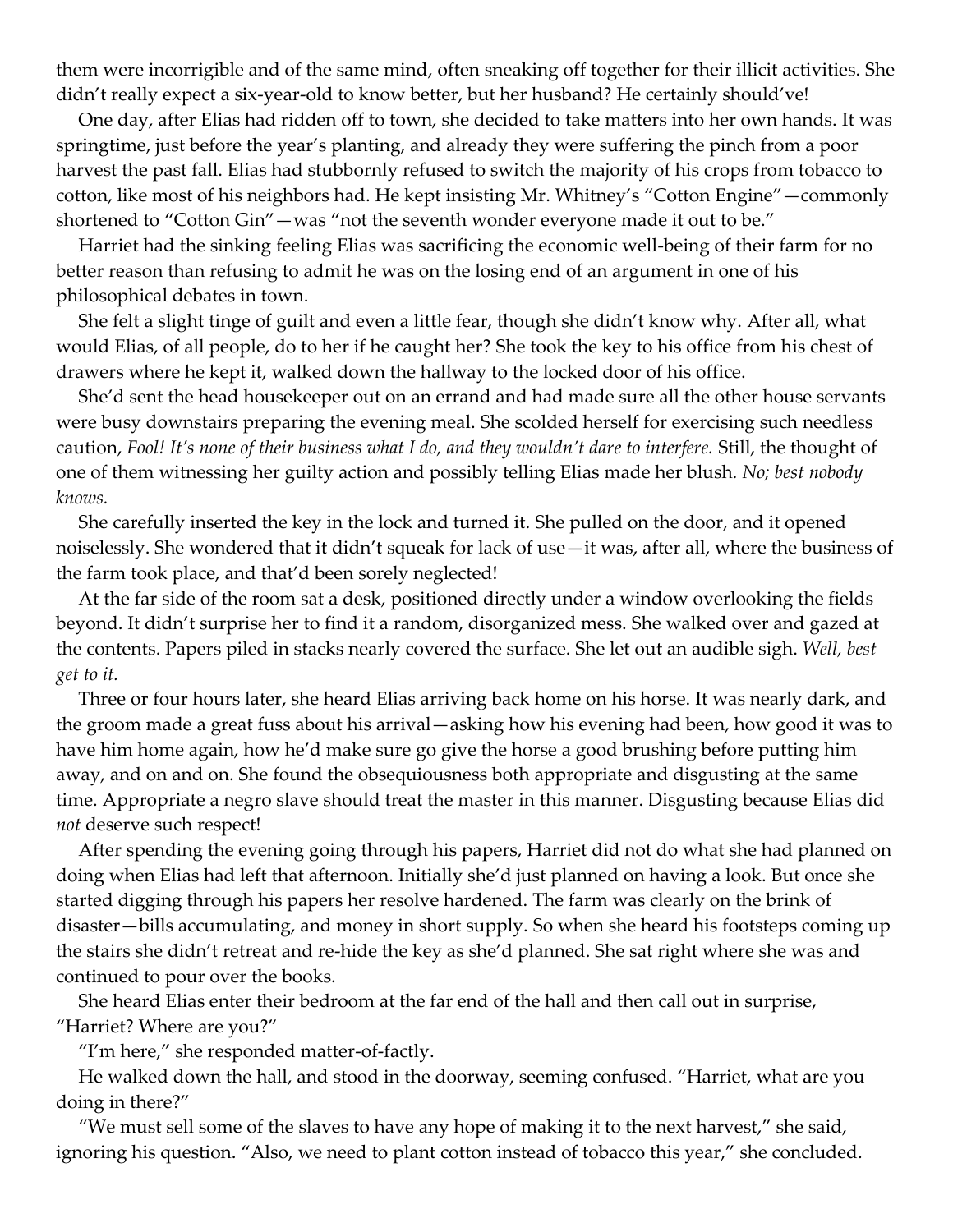He entered the room as if stunned and sat down hard in a wooden chair opposite the desk. "Do you really think so?" he asked, in a faraway sounding voice.

She turned around in the chair and faced him. "There's no other way to pay our debts and have enough left over to plant the crops," she answered.

"Wheeew," he whistled. "I hate to do that. This is their home, their family … it doesn't seem right, somehow..."

"Don't be an *idiot*, Elias! They are only property. You have to see them that way if you want to run a farm. Just like the horses and the cows—*property*, and no more! And, fortunately for us, thanks to Mr. Whitney's Cotton Gin, they're very *valuable* property right now, and will fetch a good price!"

It was the beginning of a new phase in their life and their relationship. Elias never questioned why she'd "broken in" to the forbidden room. Nor did he ever question her right to make the decisions necessary to run the farm, except to feebly protest against some of her harsher choices. He did, however, exercise his "male prerogative" when it came time to sell several of the slaves. He refused to split up a slave family—a strong healthy man and woman, and their three pre-teenage children even though it meant sacrificing a great deal of their monetary value. By refusing to sell them as anything but a package deal, he could only sell them for approximately two thirds of their value if sold individually.

"Stupid!" Harriet berated him, "The new owner will immediately turn around, split them up, and make all the money we just gave up!"

"Maybe so," he responded in the dreamy voice she found so infuriating, "… at least I will have a clear conscience."

"A clear conscience won't feed our hungry bellies!"

But nothing Harriet tried could turn around the economic disaster Elias had initiated. They had just too much debt and not enough means of turning it around. Eventually the bank called in the loans, after they'd been unable to make the demanded payments. The bank seized the farm, and auctioned it off, along with all the equipment, furnishings. And, of course, the slaves.

Harriet's cheeks still turned red and burned whenever she recalled it. Oh, the shame and embarrassment! They'd been forced to sell most of their personal effects and use what little cash they had on hand to acquire a small house in downtown Richmond.

The stress of their disgrace had been too much for Elias, who disappeared one night, and never came back. They found him the next morning face down in a ditch, an empty bottle in his hand and the stench of alcohol on his lifeless body. *A shameful end to a shameful life*, Harriet thought as their carriage arrived at their new home in the city.

### *HARRY THE DOG GOES HUNTING*

Slinking along in the tall grass at the side of the road a few paces behind was a now familiar, fourlegged shadow. He had never been far from the group the entire day. Always within earshot, but *not* always within eyesight. He was expert at finding any available shade, and despite his great bulk, at keeping out of sight.

He was clearly half-wild to begin with. And Miss Abbey had told Nathan they'd rarely needed to feed the dog, except in the harshest winter weather. He'd proven himself an astute, self-sufficient hunter. Rabbits, squirrels, possums, foxes, raccoons, and even occasionally birds fell prey to his hunting. It was like having a half-tame wolf prowling the farm—if wolves weighed more than a fullgrown man!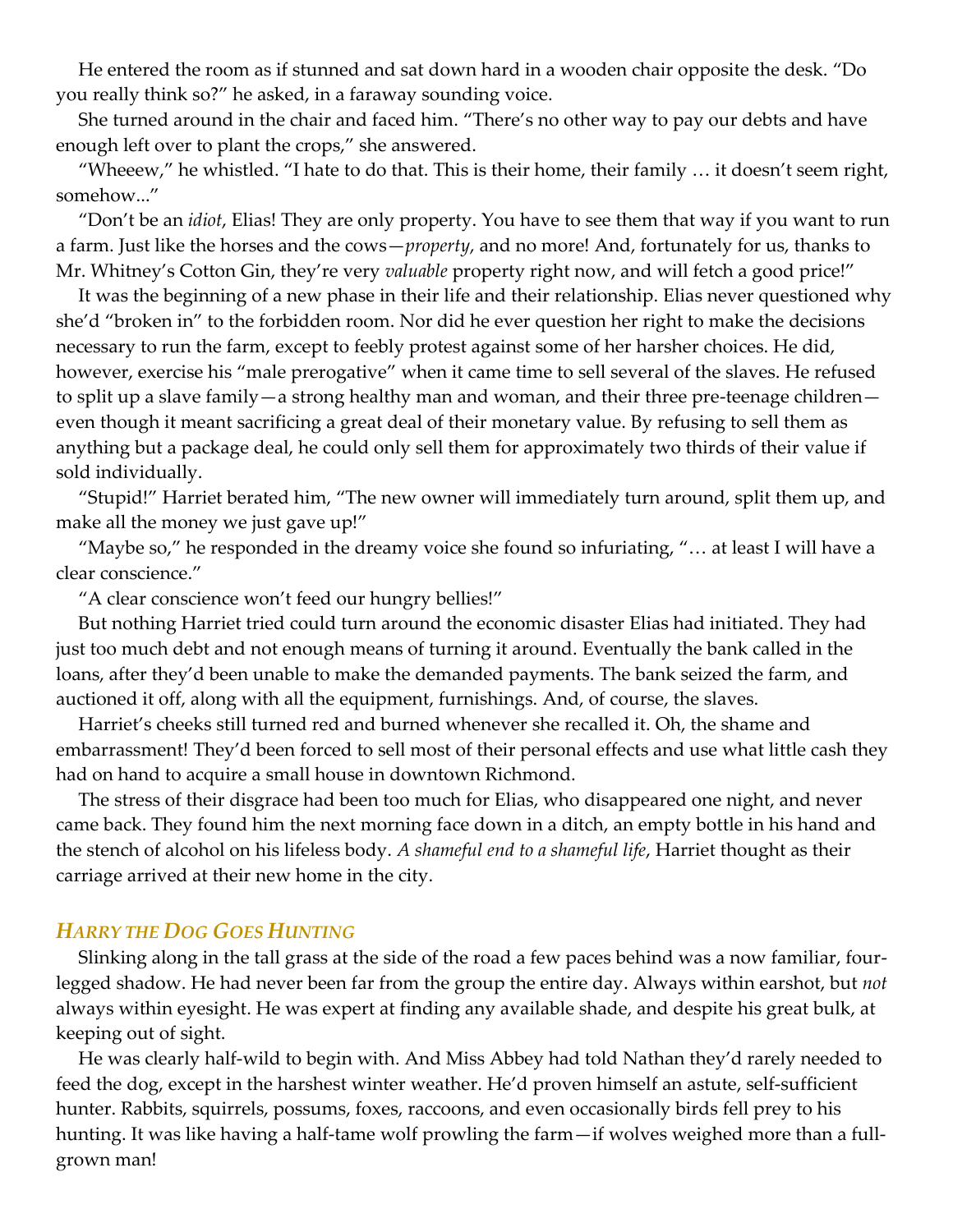But despite his obvious ferocity and hunting prowess, he never harmed any of the domesticated farm animals, including the cats patrolling the barns. He ignored the livestock—rabbits, chickens, geese, all wandered about the farm in no fear of the dog who would trot right past without a glance or sniff.

He was a walking contradiction in so many ways. Nathan was fascinated by his strange new ward and often pondered his oddities.

### *MARGARET MARRIES WALTERS*

Walters had seemed pleasant enough when she first met him—polite, and well-mannered. And, more importantly to her parents, he was clearly a man of considerable wealth. At the beginning he lavished her, and her parents, with expensive gifts.

He'd seen her dancing at one of the many formal balls in Richmond. Apparently he'd liked the look of her, though she always thought herself plain looking and too willowy thin for most men's taste. Though intelligent, she was shy and quiet, often feeling awkward in social circumstances. In Richmond high society this left her feeling insecure, and lacking in confidence around other people, especially the young men.

But Walters had never approached her or talked to her. Instead, he called on her parents, and proposed the marriage to them, to which they heartily agreed. That Margaret might have a different opinion on the matter never entered into it. She was informed of the arrangements after the fact. Being the good, polite, obedient daughter, and feeling insecure about anything to do with an actual courtship, it never occurred to her to question it, or to disagree.

She now regretted most bitterly her obedience, and her lack of conscious thought about the man she would marry. Since then, she'd become a virtual prisoner in her own home. Walters had proven himself cold and cruel, with no human warmth or kindness she could discern. On their wedding night he had "taken" her with a force and urgency that was frightening, and not in any way gentle, loving, or romantic. He left the room immediately after he finished, and did not return the rest of the night, leaving her alone in the bed, softly crying—any childhood dreams she may have had about marital love and romance utterly shattered.

For the first several months he repeated this behavior on a regular basis. But, thankfully, he seemed to eventually tire of it, so now it was an infrequent occurrence, for which she was grateful. Through all that she had never managed to conceive, for which she was also grateful. Though a child might prove a comfort and company, she couldn't imagine the anxiety of raising a child in this place, with this man. And it was possible Walters might divorce her if she was unable to give him children. But he never said anything about it, nor had he ever mentioned anything about having children. Perhaps he simply didn't care about that either.

And, by now she had come to fear Walters, in a very real, physical way. From what she'd seen, the same was true for everyone else at the plantation, even the white farm hands. It went well beyond just being cold and stern. He was a very dangerous and unpredictable man. She had personally seen him murder slaves on two occasions, with his own hands. Both times she had witnessed the beatings out her window, on the front drive. It made her wonder if he'd done it where she could see on purpose, for her benefit. It had been the most terrible thing she'd ever seen. After a few moments she had turned away and covered her ears. Walters proceeded to beat the men to death, one with a club, and the other with a whip. It was a shock and horror she still couldn't think about without tearing up and suffering the shakes. And the servants had informed her these had *not* been the only ones.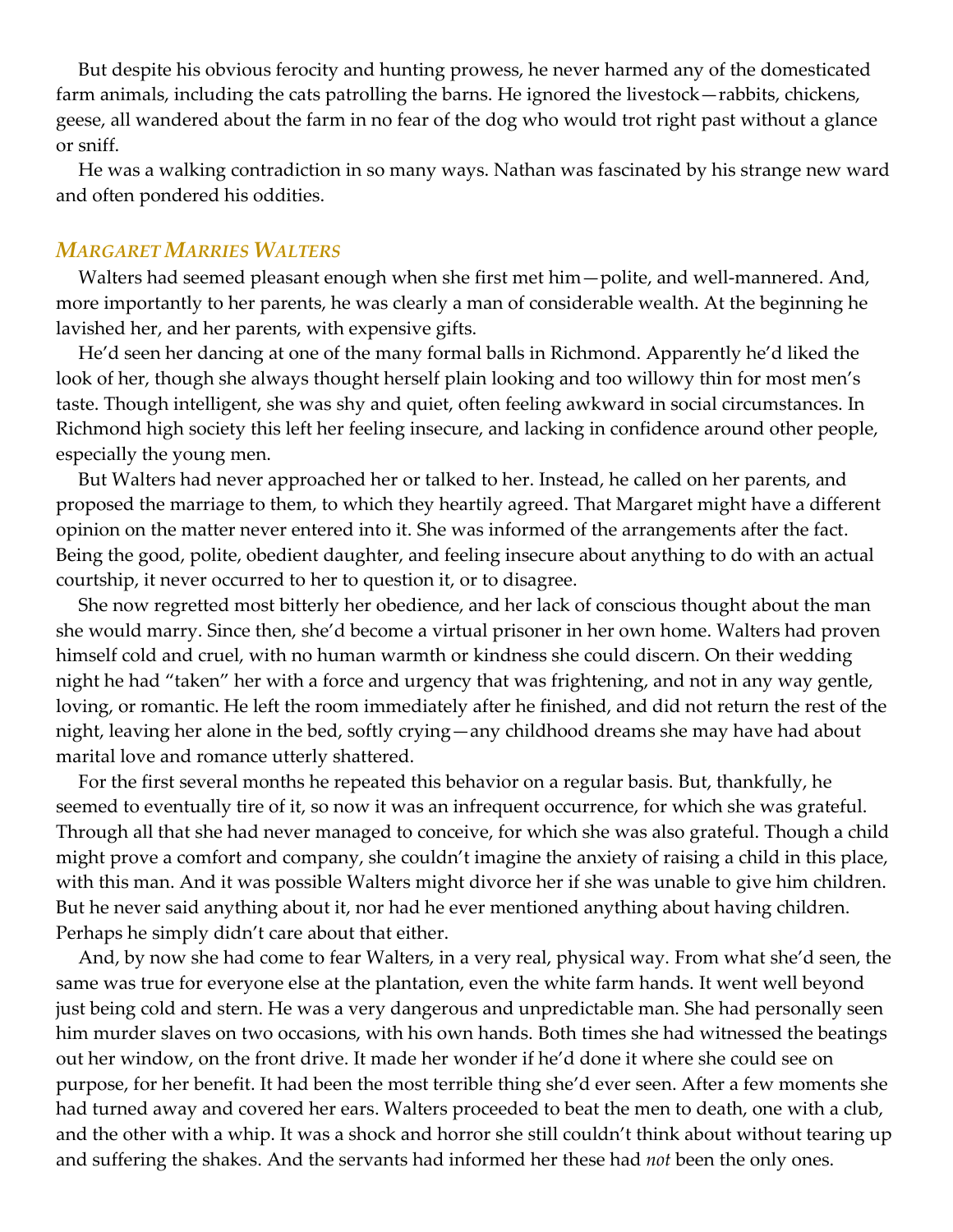Even the *household* slaves lived in constant fear of him, making it nearly impossible to turn them to her side. They feared getting close to her, or treating her too kindly, lest it anger the master.

At first, he had just kept her confined to the farm, never letting her accompany him to town, or even to church. Several times she'd tried asking him why he wished her to stay always on the farm. But he'd just given her that cold, hard look, so she'd eventually given it up.

Maybe it was so she wouldn't try to run away. Or it might be some kind of twisted jealousy—she noticed he never sent male slaves or farm hands to wait on her, only women. Maybe he didn't want her to interact with other men. Since her arrival at the farm, she could not recall a single time she'd interacted with a *man* of either race without Walters present. The only exception was the local pastor who was an older man—and of course a man of the cloth—so presumably no threat.

### *NATHAN'S ANGER ISSUES – FULL BACKSTORY*

The starting point of this dark side was an insatiable need to win … at everything. The result was an extremely competitive boy; he had to win every race, every wrestling match, every game, every argument, every fight. This generally manifested in harmless ways. But if someone crossed him in the wrong way, if he felt cheated or slighted in some way, he'd display a dark, destructive temper. He'd lose control and strike out violently. He'd lost several good childhood friends that way. It was this temper, in later years most often directed toward his father, that had led his mother to send Nathan away to school in the North. He suspected she had become more afraid of what *he* might do to his father, than the other way around.

It was during his second year in boarding school he had learned, finally, how to control the dark anger when it raged. Of course, he'd learned this lesson, like most, the hard way—the result of a near tragedy.

Johnny Miller, the classroom bully, had mistaken Nathan's easy-going, friendly attempts to fit in with his new classmates for softness and decided Nathan would be a good target for abuse. Nathan, keenly aware of his past problems controlling his temper, had tried hard to suppress the growing anger. For weeks he'd tried to ignore the taunting and prodding. But the abuse from Johnny continued unabated, and even worse, his other classmates began to tease him, misinterpreting his lack of reaction for timidity.

But the more Nathan tamped down the anger, the more it built up inside him. Then one fateful day the bully pushed him that one last step too far—over the edge into a dark abyss of rage.

On that day, the boys lined up in the courtyard as usual, preparing for the short walk across to the cafeteria for mid-day meal. Without warning Johnny gave Nathan a hard shove from behind, nearly knocking him over, spilling his books to the ground. Johnny'd laughed out loud, taunting Nathan. "Well, looks like someone's awfully clumsy. Can't even stand still without tripping, eh Nathan?"

He'd laughed. Several of the other boys had laughed with him. It was the last time they laughed at Nathan.

Without a word he turned and punched Johnny hard in the nose. Johnny staggered back. Blood spewed from a broken nose. But one punch wouldn't quench Nathan's raging fire. He launched himself into the bully, both fists swinging, knocking Johnny to the ground. Nathan jumped on top and continued the attack. It was shocking—ferocious and bloody.

Such extreme violence was rare in schoolyard fights, which were typically more about posturing, taunting, and a few poorly aimed punches, before the schoolmaster stepped in to break things up. A few bumps and bruises, a fat lip or a black eye were normally all there was to show for the scuffle.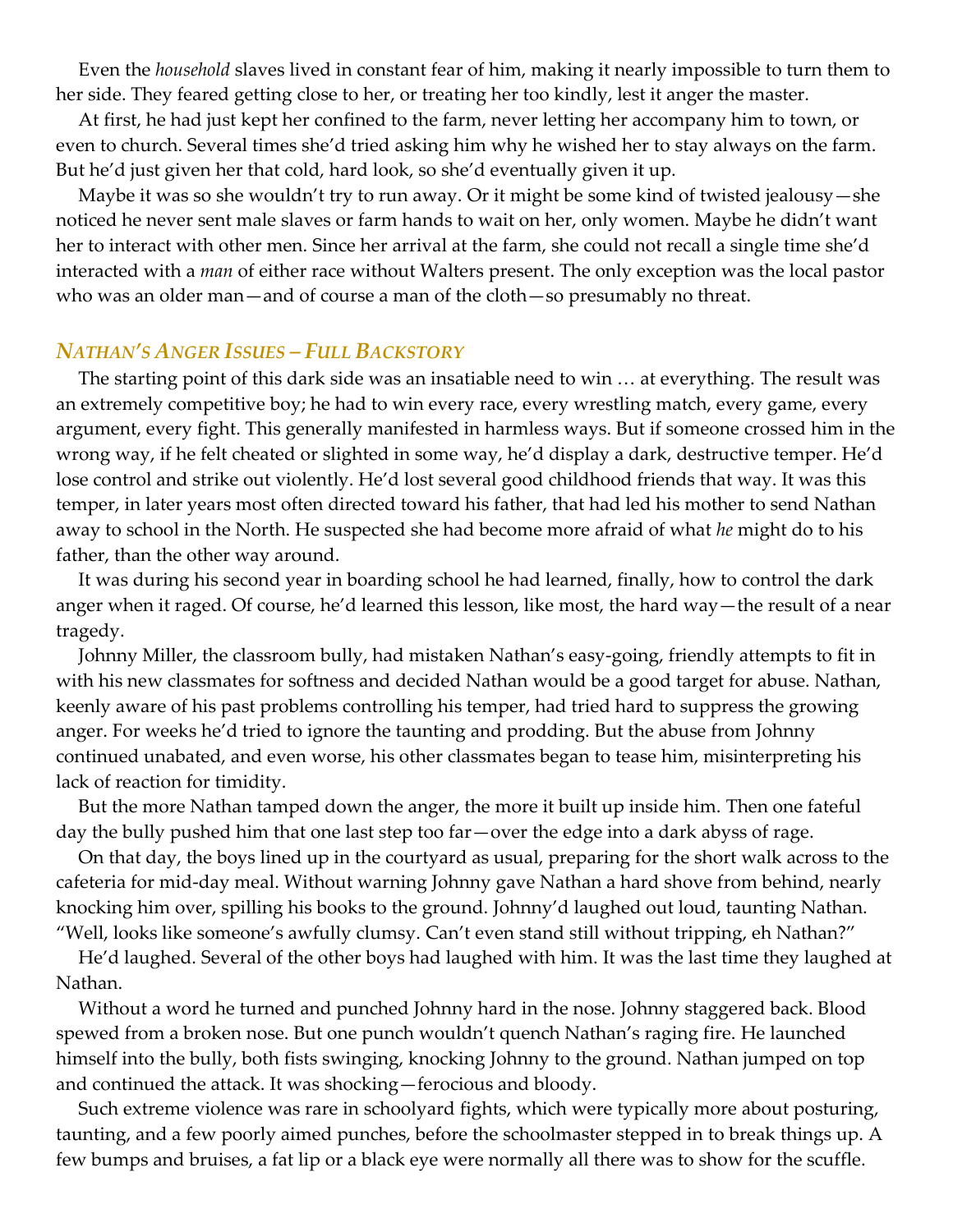But this time it took the schoolmaster and several of the stronger schoolboys to pull Nathan off, and to restrain him, still cursing and thrashing, until the dark fit had passed. Johnny laid on the ground, moaning and crying, his broken nose a bloody mess, a wrist broken trying to protect his face.

Nathan still shuddered when he thought of it, even all these years later, knowing he would have killed Johnny if they hadn't pulled him off. He still believed Johnny had deserved it, but it hadn't been his proudest moment!

While Johnny recuperated in the hospital, Nathan's fate was being debated by the schoolmasters. They had to admit Johnny had instigated the confrontation, and Nathan had been extremely patient with him up to the last incident. But Nathan's eventual over-reaction could not be ignored. If no one had intervened, there was a general agreement it would've ended badly.

Nathan believed they were right. He was contrite, and apologetic. He felt frustrated with himself but didn't know what to do. He had tried his best to control the anger and not to react to Johnny's nonsense. But something had snapped, and he could no longer control his own body and actions. It was frightening. Though he was only thirteen, he was tall and strong, and could already beat most grown men in a fight. If he couldn't learn to control his temper, it was only a matter of time before something truly tragic happened.

Then one of the schoolmasters, who taught the older boys, volunteered to work with Nathan. "He's a good boy—smart, likeable, easy to teach, popular with his classmates. He just needs to learn what to do when the anger burns, not to suppress it or try to control it. We all saw what good *that* did! No … he must learn to use it productively, to burn that fuel in little useful bursts. Not gathering it up inside until it erupts in a great conflagration," Mr. Wilson explained to his associates. In the end, not knowing what else to do, they agreed to let Wilson see what he could do with Nathan.

Nathan was on probation. Any more serious fights, and he'd be immediately, permanently expelled. He transferred to Mr. Wilson's classroom, where he found himself amongst boys two years older. At first, he found it intimidating; the schoolwork was more demanding, and everyone seemed so much older and wiser. But soon he began to appreciate his new classmates who seemed more … mature, maybe? Yes … the bullying and taunting seemed to no longer interest them, to his relief.

And Mr. Wilson kept Nathan after class for an hour or more at the end of every day. But not to do schoolwork. Nathan, though having to work extra hard, handled the added academic demands. No, their extra sessions were to work on how to channel his anger to positive effect.

Mr. Wilson taught him it was a mistake to suppress the anger; it would never work for long, as anger had a way of taking control if allowed to build up. Instead, they talked about ways to use the anger productively, to run faster, jump higher, work harder.

Mr. Wilson taught Nathan about the Vikings, who had had among them men they called "berserkers." These men intentionally built up their anger to the explosive boiling point, so when they were in battle they could vent it in one explosive, destructive, irresistible, force. He pointed out that such men, while they killed many enemies, rarely survived the battle. Once they'd spent their anger and drained their energy, they were defenseless. Better to let the anger out in small, productive bursts, than to build it up into a devastating explosion, then suffer the consequences.

Aside from being the wisest man Nathan had ever known, Mr. Wilson was also a great talker. Rhetoric was one of his specialties, and he simply could not be beaten in a debate. His devastatingly clever use of the language was thoroughly daunting to his opponents. He taught Nathan how to use language to help channel the anger. Words, he pointed out, no matter how acerbic, could never kill anyone! And they could be an effective way to vent anger in small bursts preventing it from building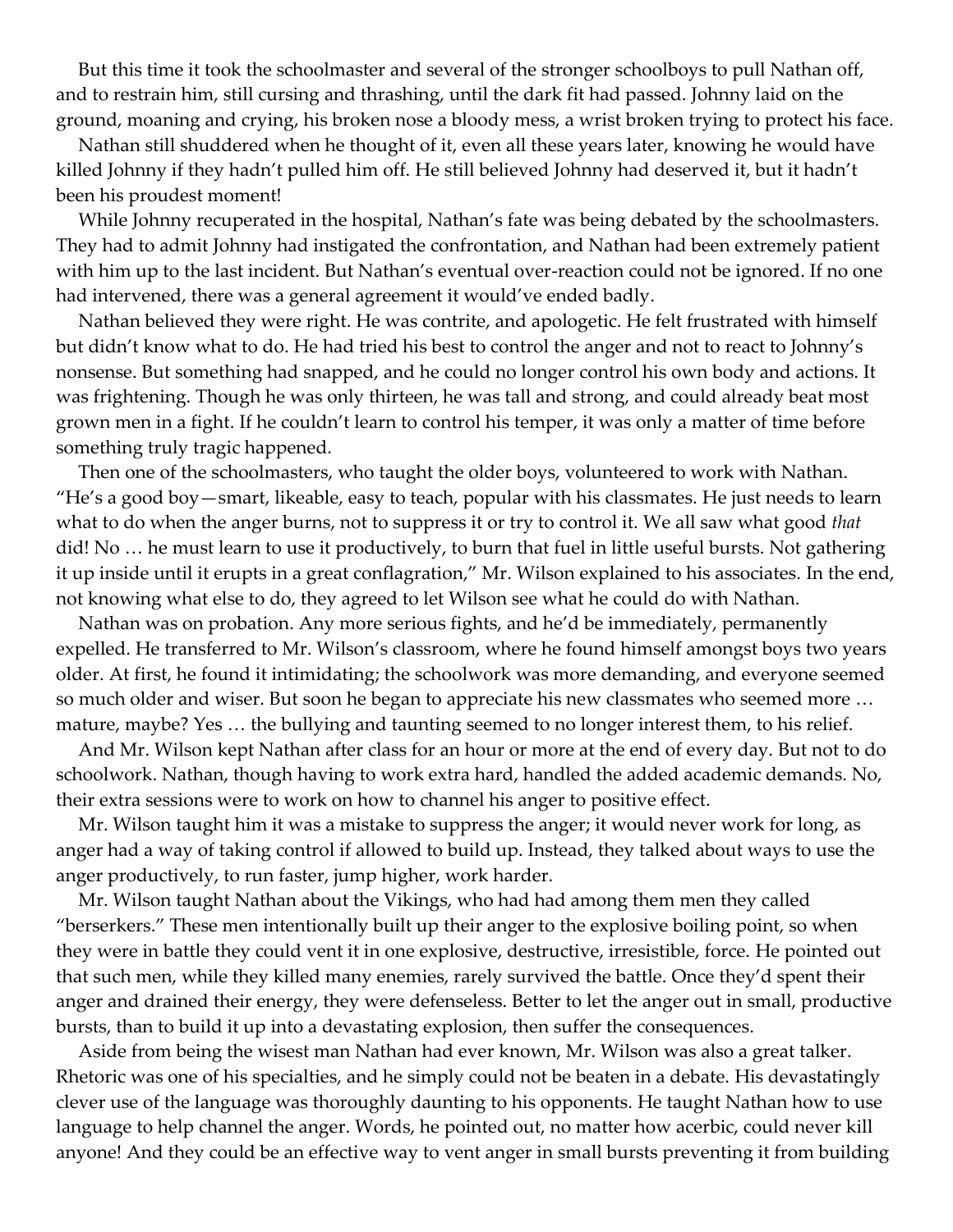up, while giving one the satisfaction of outwitting one's enemies. Nathan used that strategy to good effect on many occasions in the years to come.

That year spent with Mr. Wilson had saved his life, he now believed. Otherwise the anger would have led him to a tragic end. Now, after all these years, he still used those lessons Mr. Wilson had taught him. Little tricks, to keep him from killing someone when he could feel the anger about to explode. Like chopping up the whip. He smiled. Mr. Wilson would've liked that one!

True, he'd chopped up the whip to make a statement about the end of beatings, to be sure. But mostly he'd used it to dissipate the rage. A thought then occurred to him; Billy alone had recognized the real purpose behind it—the need to release the pent-up anger. Yep, there was a lot of wisdom in the young man. He would have to remember to make more use of that wisdom, strange as it sometimes seemed.

#### *NATHAN'S 33RD BIRTHDAY – JULY 4, 1860*

The next day, at noon, Nathan called a stop to all work on the farm. Once again he ordered the workers, both black and white, to gather on the lawn in front of the great house, though it was only Wednesday, not their usual Sabbath gathering.

Nathan stood before the gathering, dressed once more in his finest.

"Good afternoon and God bless y'all. Today we celebrate a special day, though not the Sabbath, as you have already surmised. No, today we observe the birth of our great country, the United States of America. This is July 4th, 1860. It was eighty-four years ago the forefathers of our country declared our independence from England, far across the ocean. They wrote the now famous words, 'We hold these truths to be self-evident; that all men are created equal, that they are endowed by their Creator with certain unalienable Rights; that among these are Life, Liberty and the pursuit of Happiness.'

"These words seem more appropriate to me now, maybe, than ever before since that first day they were written. And, in honor of our great country, and the men that founded it, I have declared today a holiday. So we will spend the rest of the day celebrating that momentous occasion.

"Our second president, John Adams wrote a letter to his wife, Abigail Adams, on July 3, 1776, the day before the founding of our great nation. In it he said he wished this day to be commemorated 'with pomp and parade; with shows, games, sports, guns, bells, bonfires and illuminations from one end of this continent to the other. From this time forward forever more.'

"And to honor his request, him being the husband of Miss Abbey's namesake and all." He looked over at Miss Abbey and grinned, to which she bowed and smiled in acknowledgement. "And also, him being one of our Founding Fathers, of course; we at Mountain Meadows Farm will do our best to grant Mr. Adams' wishes.

"But … as it turns out we've got very little pomp here, no parade, no games, nor any sports to speak of. And we've got no 'illuminations,' what folks nowadays call 'fireworks.'

"But one thing we do have … is *guns! Gentlemen* … if you please!"

He gestured off to his left where his men stood in a line out on the lawn. Seven men were shoulder to shoulder in a row: Jim, Tom, William, Stan, Jamie, Georgie, and Billy. Each man stood at attention and held a rifle at his right side, butt on the ground.

"Present arms!" Tom called.

The men lifted their weapons up to chest level, now grasping the gun with both hands in front of them, the butt slightly lower than the barrel.

"Aim …"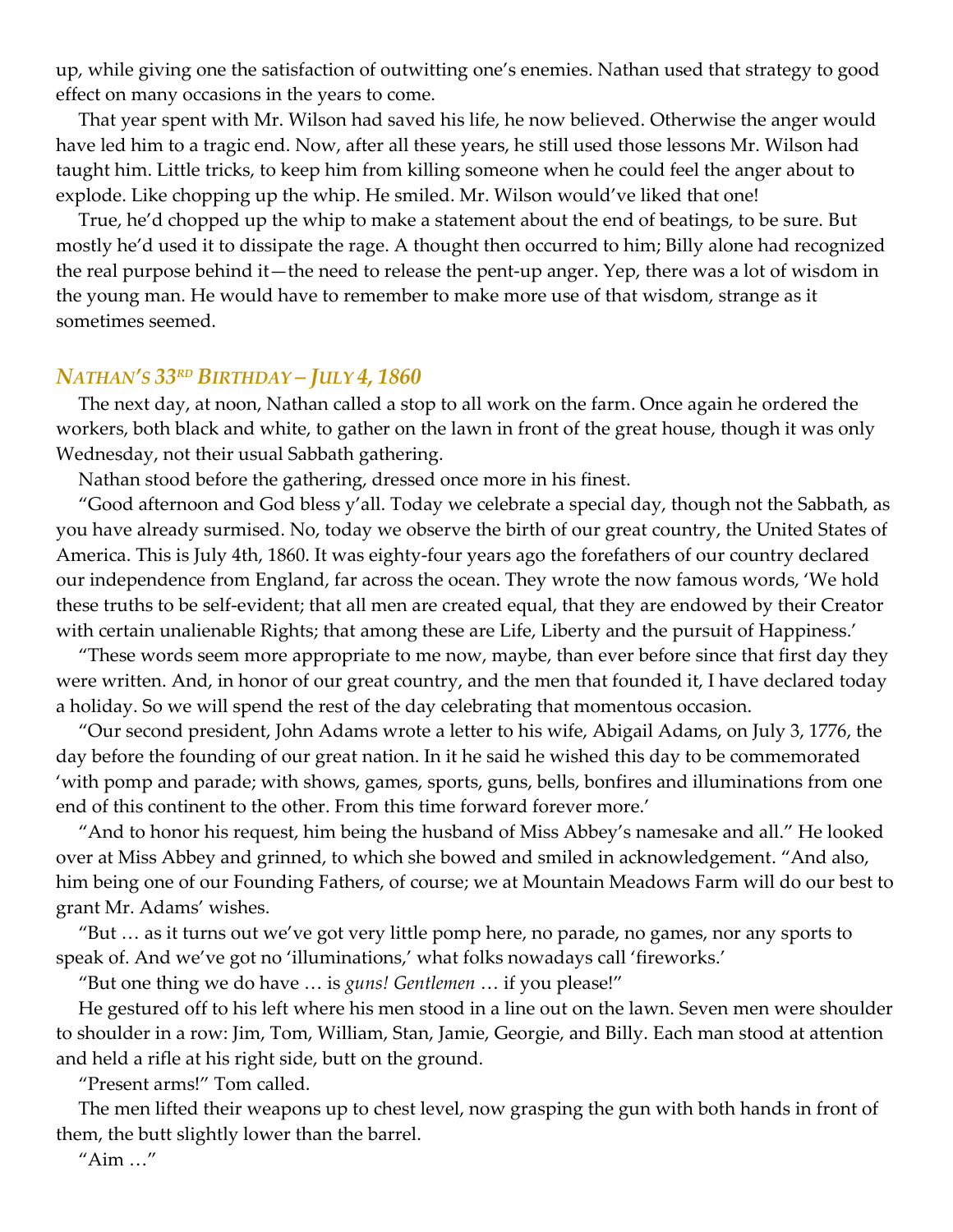As one, they shouldered their rifles, pointing them straight ahead, and at a forty-five-degree angle up into the sky.

"… Fire!"

There was a loud concussion, as all seven guns fired simultaneously.

"Reload!"

The men lowered their rifles and began reloading.

Nathan spoke again, "It's traditional in the military to fire a twenty-one-gun salute on important occasions. This is normally done with three volleys of seven rifles, as you see here today. We do this to honor our nation, and the memory of the brave soldiers who gave their lives in battle—fighting for the freedoms we enjoy today. Freedoms many of you will soon enjoy for the first time, as our present plans come to fruition."

"Attention! Present Arms … Aim … Fire!"

The guns spoke again, fire spitting from the barrels and smoke flowing up into the air—a small gray cloud drifting off to the north in the mild breeze, trailing slightly behind the earlier one.

And a moment later, yet again, "Attention! Present Arms … Aim … Fire!"

"Thank you all for joining in this celebration. And please enjoy the rest of this beautiful day in honor of our homeland. God bless y'all, and may God continue to bless these United States of America!

"There is food laid out on tables by the house … please come and enjoy. And after, there will be a bonfire at the edge of the lawn. And I would very much enjoy hearing music and watching dancing, if it pleases you." He said this last with a big grin, which was returned by many in the audience none broader than on the face of Big George, who nodded his head to acknowledge a look from the Captain.

But before he dismissed the gathering, Miss Abbey stepped up in front of him and said, in a loud voice, "Oh wait please! A moment more. He is much too modest to say it, so I will. It's not only the date of the birth of our country today but also the date of our beloved Captain's birth. Mr. Nathaniel Chambers is 33 years old today! Please join me in congratulating him on his birthday."

She began clapping, joined instantly by his men from Texas. The rest of the audience soon followed, rising to rousing, thunderous applause.

Nathan turned red in the face, leaned over and kissed Miss Abbey. Then she handed him a package, wrapped in brown paper, tied off with a red ribbon. He opened it and held out an elegant waistcoat. It was of a dark lavender velvet material in front, heavily embroidered with intricate gold stitching and finely wrought brass buttons. The back was made of a shiny gold satin material—a princely garment. He looked at her and asked, "Did you … *make* this, Momma?"

She nodded.

He shook his head in amazement as he held it up to admire it. "It is beautiful beyond words, Momma. I always knew you were an artist with flowers, but *this* … it is extraordinary! Thank you, thank you very sincerely. This is a most beautiful gift, and because it comes from your own hands, it will be a treasure of my house. I am truly honored, my dear lady."

He bowed to her, and took her hand, kissing it gently. She smiled up at him, tears filling her eyes, but she could find no words.

Those watching began clapping again, not sure what else to do. But somehow it seemed appropriate—both mother and son looked up and waved their appreciation.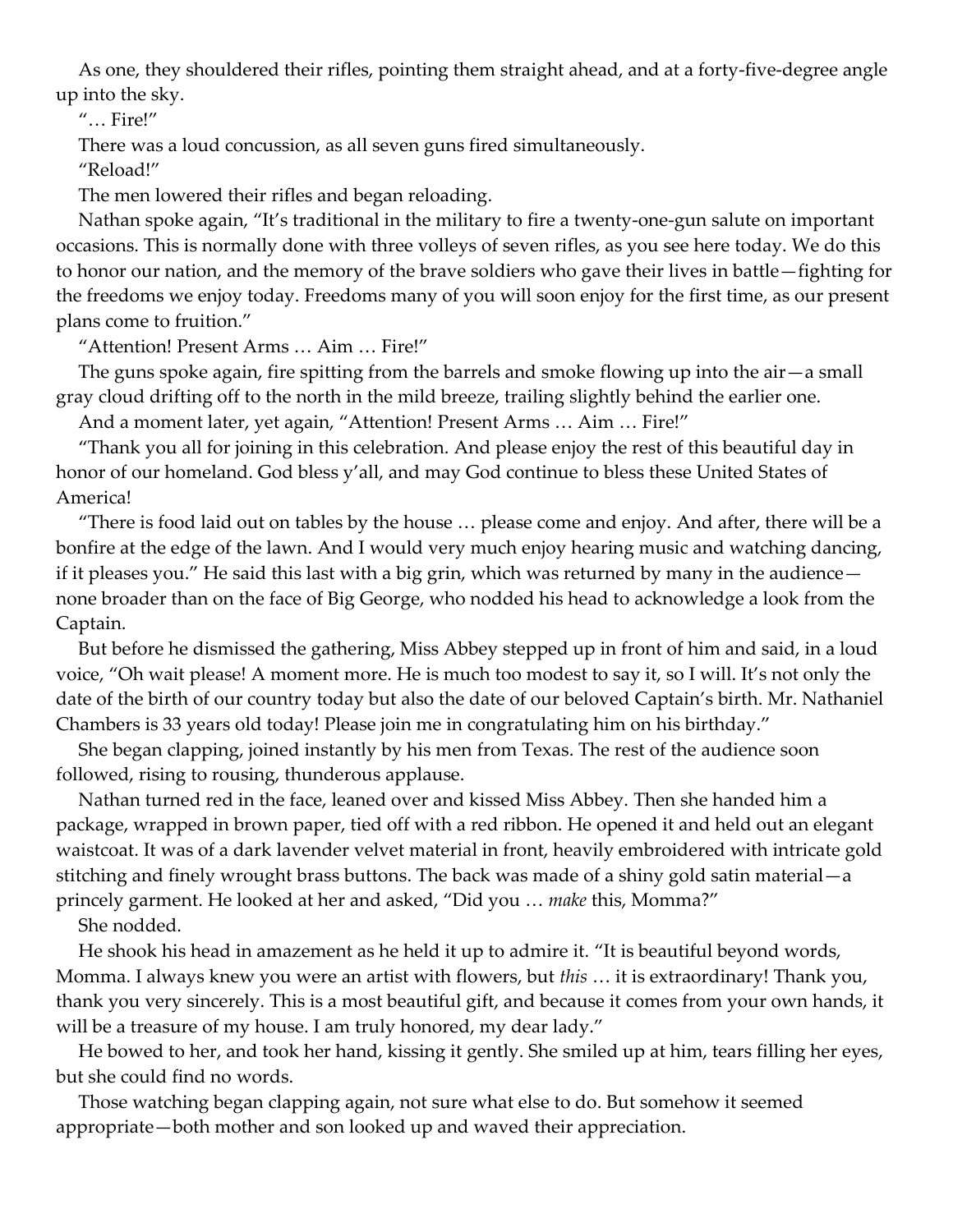Nathan then stepped down from the veranda, leading the procession to where tables had been laid out with various dishes of food. It was a simple fare, slightly better than the slaves were used to, and slightly less than the whites. But today, by Nathan's order, all would share and share alike.

### *NATHAN TELLS EVELYN HIS BACKSTORY*

"I believe by now you know I was a bit of a trouble-maker as a child. But more than that, I had … a bad temper I had never learned to control. And my father, being cold and stern, always seemed to bring out the worst of it in me. By the time I was a young man it got to the point where we nearly came to blows, on a regular basis. So Miss Abbey bundled me off to a school in New York—mostly just to keep the peace in the family. I suspect she assumed in a few years I would mature and learn to control my temper. I could then return and take up my rightful place in the family."

Evelyn leaned forward and listened intently. Nathan had a far-away look in his eyes and did not meet her gaze as he told his story. She'd heard some of this before, in bits and pieces, but was eager to hear the whole story, in Nathan's own words.

"I'm pretty sure she now regrets that decision, though it succeeded in one way; I did mature, and I did learn to control my temper—I'm sure you'll be happy to hear," he said with a rueful smile, looking down at her for the first time since he had started his narrative. She smiled back and made an appreciative chuckle.

"But while I was living in the North, as you can imagine, I was exposed to all the knowledge, thoughts, and ideas of the wider world. For the first time I began to think about the way things were in the South, and on this farm. How the wealth of my own family was earned on the backs of people who had no say in the matter, who reaped very little of the benefits of their own labor. The arguments in favor of the practice now seemed shallow and self-serving.

So when I had completed my initial education, and it was time to return home, I balked at the idea. I pleaded with Miss Abbey to send me to a school of higher education in the North. She probably would've agreed, but my father would have none of it. He offered to pay for my further schooling only if I attended the University of Virginia. I'm pretty sure by then he'd come to suspect I'd been corrupted by 'Northern influence,' though we had never discussed it.

So I was at an impasse. I had no money to continue my education in the North but was now morally opposed to returning to the farm in the South, or to a Southern university. I could stay in the North by getting a job as a common laborer of some kind. And being bright and reasonably well educated, after a few years could work my way up to a higher position, I had no doubts. I didn't mind hard work, but I was prideful—I believed I was made for better things.

And then, fortunately for me, a solution presented itself. One of my best friends at school, George Brown, told me he was planning on attending the United States Military Academy. It's located in New York, the state where I was already living, at a place on the Hudson River called West Point. He practically begged me to go with him, though he needn't have bothered. I practically jumped at the chance. You see, if you go to the Military Academy, you not only get one of the best educations in the country, but it's entirely free! You just have to agree to serve as an officer for four years after you graduate. My friend had an uncle who was a United States Congressman from New York. I'd met him and spoken with him a few times when I'd been invited to George's family events. This uncle gave me the needed recommendation to the Academy commandant, and the next thing I knew I was being sworn in as a cadet, alongside George.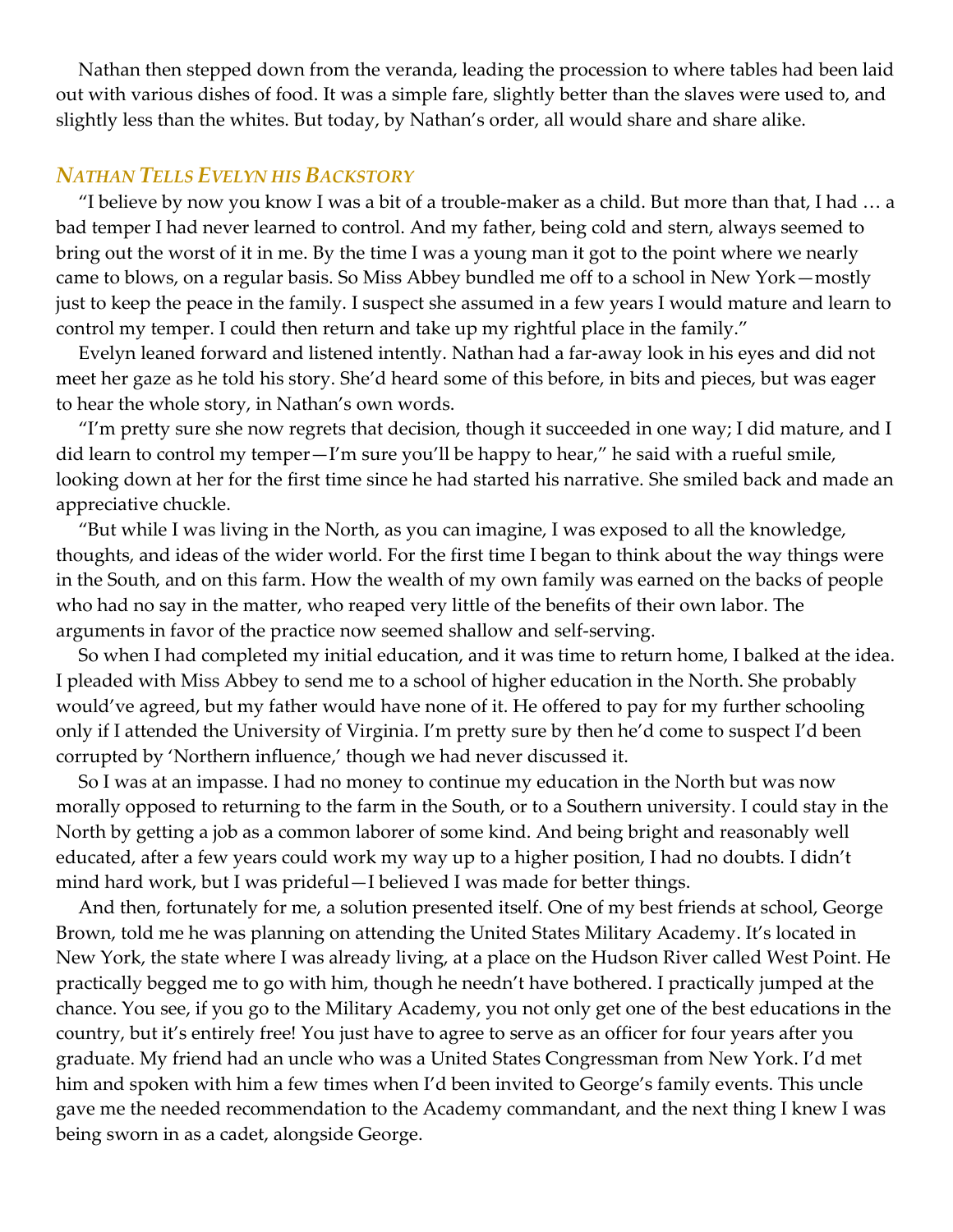I can imagine now my mother was heartbroken at the time, and my father furious. But back then I had little thought for anyone but myself. And my time at the Academy was a pure joy and a pleasure. Oh, I know for some young men it was difficult, even torturous—up before sunrise every day, drills and classroom lessons all day, to bed dead-tired every night. Yelled at and berated by officers for every little error or minor infraction—real or imagined—bullied and belittled by the upper-classmen every chance they got. But for some reason none of that bothered me. I think maybe my new-found ability to control—no, I should say 'to channel'—my temper was a big part of it. And maybe it was just what I needed and wanted at that time in my life: something educational, fulfilling, and allconsuming taking up every waking moment of my life. I had no time to think about or worry about what was going on back home. I entered the Academy as a boy and came out a man … if you can understand that."

He turned to her once again, and she nodded encouragingly, and said, "And then you were in the Army?"

"Yes, when you graduate the Academy, they make you a second lieutenant, which is the lowest rank of a commissioned officer, but of course, higher than all the common soldiers. You feel special and important at first. Until you find yourself sitting at a desk in a large building in Washington city with a desk full of papers, a pen, and an ink well. Not exactly the weapons and type of duty a young soldier dreams of!"

"I should imagine not!"

"But as luck would have it, I was soon rescued from my doldrums by the war breaking out with Mexico. That was in 46, and suddenly the army needed every man they could get out in the field with a gun. You can well imagine the excitement for a young officer, brass buttons so new they'd never yet had to be polished!"

He paused in his narrative, staring ahead as if reliving that heady moment.

He breathed a heavy sigh, then continued, "Anyway … the story of that war can wait for another day. Suffice to say after the war they gave me a choice. To return to my 'desk' duty in Washington, or to serve in the only place where there was any kind of 'action' going on, out on the frontier in west Texas.

After the excitement of war, being young and ambitious, a dull posting had little appeal. So I signed up to fight Indians and arrest outlaws out West. Again, a lot of young officers suffered it badly. But I seemed to thrive on the action and never minded the boredom. And when it came time to re-enlist I did so without hesitation or second thought. There was nothing else I'd rather be doing. And, of course, I realize now it kept me from having to think about, or face up to, coming home. My only twinge of guilt, if I thought about it at all, was for Miss Abbey, knowing how she must be suffering my long absence."

### *WILLIAM'S VIEW OF THE CAPTAIN*

"Oh, dear William! Thank you so much for sharing your story with me!" Evelyn said, "But … if you don't mind indulging my curiosity, I've been wondering; what made you, and the other men, decide to accompany the Captain back to Virginia? Especially since you were finally enjoying the army life."

William became quiet for a moment.

"I think … a person might live his whole life and never meet a *truly* great man—someone who's head and shoulders above other men in practically every way, but doesn't act the part, if you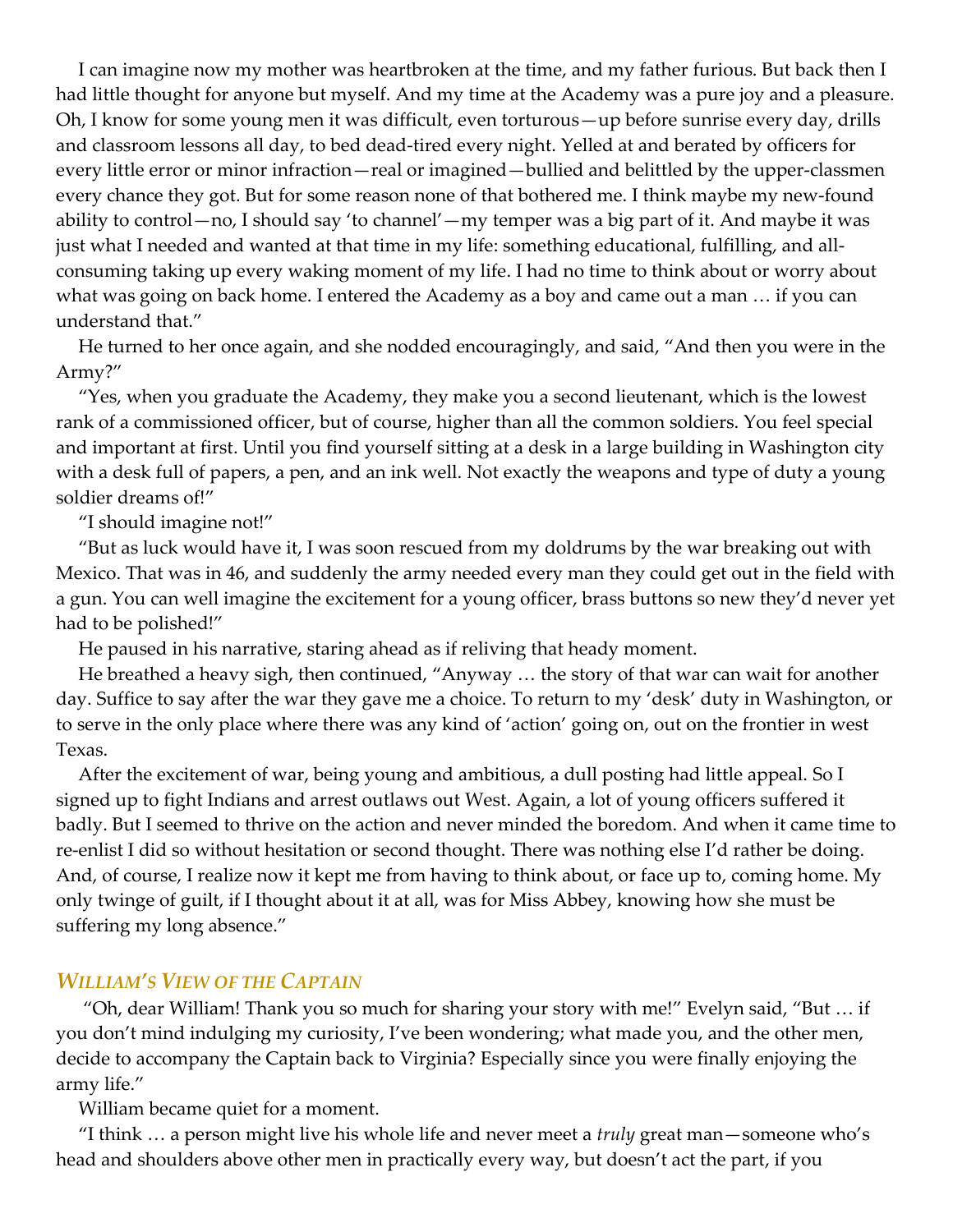understand my meaning. A man who's kind and respectful to those around him, but able to make difficult and dangerous decisions without hesitation, and with reasoned intelligence. A man of great personal courage, charisma, and wisdom. And then … well, I am reticent to say it … being a man of science and reason myself, but …"

"But?"

"Miss Evelyn, I've always been a skeptic about anything of a supernatural nature. You know, God, angels, devils, and that sort of thing. But the Captain … if ever there was a man watched over by God, it's him.

"We'd be heading into some desperate action, he'd pause—bullets zipping past his head—to quote something heroic from the Bible. About God protecting us like a great suit of armor and helping us slaughter our enemies like a raging inferno—that sort of thing—chapter and verse. And … next thing you know it's happening, just exactly as he'd said it would!

"And he always seems to be in the right place at the right time to rescue young maidens in distress, prevent disasters, stop robberies, and so on. Even to stare down that great ferocious dog, as if he knew all along it was going to stop and bow down to him, when the rest of us were sure it would kill him."

She smiled, picturing the great dog groveling at Nathan's feet.

"But don't get me wrong, Miss Evelyn, he's not a saint. For one, he has a temper that can turn deadly, if you're on the wrong side of it. I've seen it myself, on occasion. It's quite frightful, believe me. I think even Stan wouldn't want to fight him when he's like *that*, and Stan isn't afraid of anything.

"If he thinks a man needs killing, he'll not hesitate to pull the trigger, and never blink an eye. I've never seen any man more cold-blooded when it comes to killing other men, if he thinks the situation demands it.

"But then he'll sit down next to a dying man, even one he has killed himself, and offer to say a prayer for the man's soul. Or spend hours comforting our wounded after a battle. And he treats the horses and other beasts with kindness and great tenderness, as if they were his own children. But then he'll use them mercilessly when great need arises.

"What kind of a man is that?"

He shook his head slowly, from side to side, as if pondering his own rhetorical question, before continuing.

"I expect Washington was that kind of man. Jackson maybe … probably a few others. Perhaps even this Lincoln fellow everyone is now talking about—maybe he'll turn out to be the same sort.

"Nothing the Captain does surprises me anymore. That he is now a State Senator for Virginia … it just seems, somehow … *normal* for him. If he one day becomes Governor, or even President, it won't surprise me in the least.

"Miss Evelyn, if you have the chance to even *meet* a man like that face to face, you ought to do it. Even if you must travel many miles or undertake many hardships. And if—by some stroke of great good fortune—you have the opportunity to be a regular companion of such a man, why, I think you'd be a fool not to jump at it. Miss Evelyn, Captain Chambers is *that* kind of man, in my opinion.

So to answer your question, when Tom—that is Sergeant Clark as we called him then—asked me to travel with the Captain to his home back in Virginia, I didn't have to consider it for a second. And I would've gone even without Stan, but of course I was delighted he came too. And I think if you were to ask Stan, he'd say much the same, in his own unique way, of course."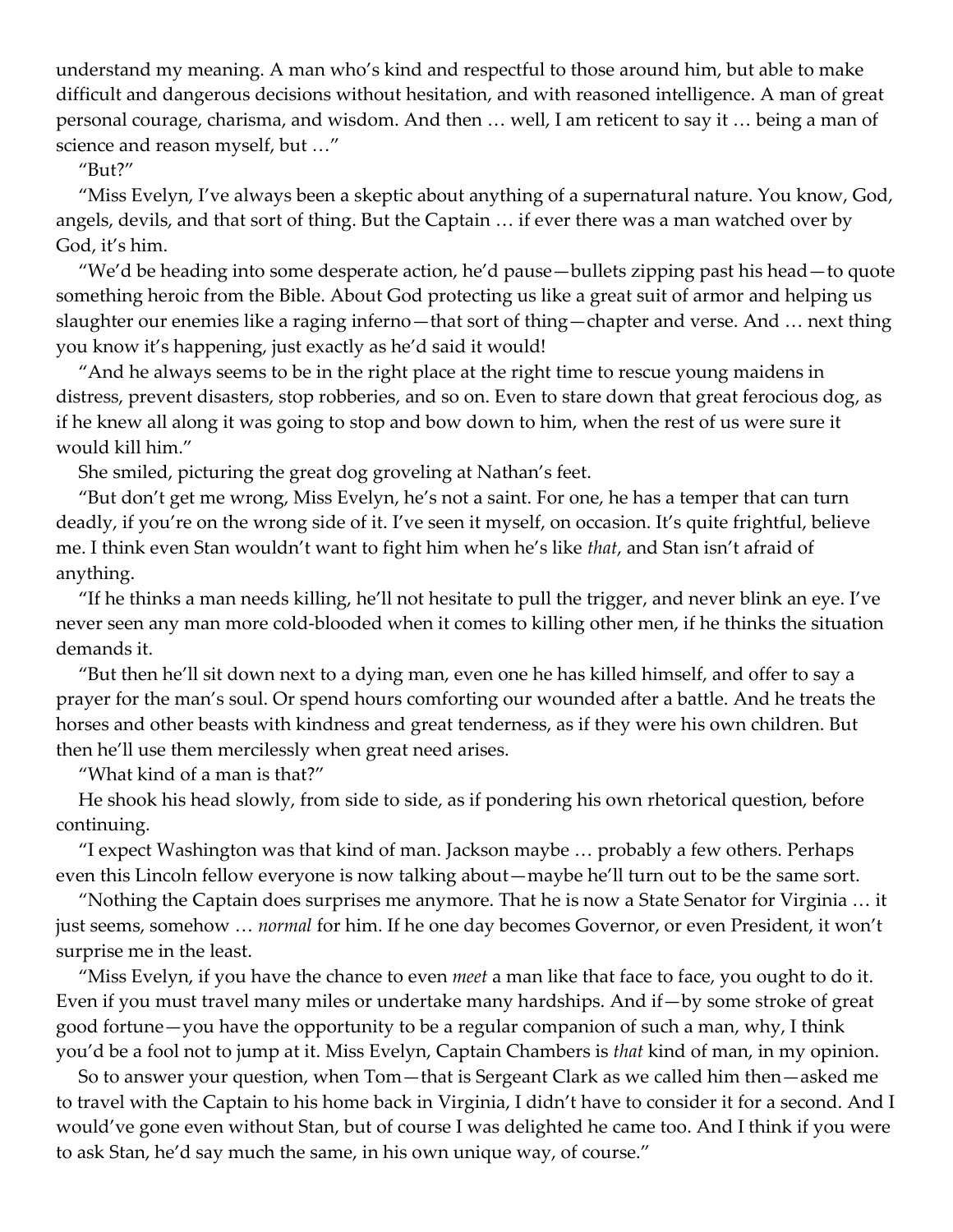## *NATHAN'S THOUGHTS ABOUT EVELYN AT THE WEDDING*

Nathan was greatly pleased with how the wedding had come together, though he could take little credit for that, the women of the household making most of the decisions and carrying out all the preparations.

## *Still, all in all, a glorious day. Most glorious and auspicious! Auspicious enough to make a life-changing decision?* he wondered. *Maybe … maybe.*

He glanced over at Evelyn again, who was watching the brides approach. Even setting aside her astonishing beauty, she really was a remarkable woman. Intelligent, thoughtful, kind, courageous, and from everything he'd seen, extremely capable at anything she tried.

Her apparent transformation since her arrival still amazed him. It had started right after he'd told her to leave the farm and not come back. Rather than weeping, pouting, and showing anger, she'd calmly taken charge, and somehow made everything work out beautifully. He still couldn't quite grasp how she'd done it. He'd never been around a woman who could've handled such an awkward, uncomfortable situation with such seeming ease and grace.

And he clearly wasn't the only one who loved her. Yes, he *did* love her, he had to admit to himself, though he'd not yet said the words aloud. It was obvious for all to see; nearly everyone she came in contact with loved her, naturally and almost instantly. Her infectious warmth and enthusiasm was impossible to resist—it was really quite extraordinary! From the kitchen maids to the soldiers, wherever she went the reaction was the same: smiles, warmth, happiness. What a wonder she was, truly!

*Yes … yes, why not? Why not ask her today? There can't possibly be another like her … and … God help me, but … I do love her so.*

### *THE MINISTER'S FULL BACKSTORY*

Reverend Holing was happy to be once more on familiar footing, figuratively at least. For the first time in over a week he'd donned the traditional dress of his calling. During his journey south from Wheeling, a city in the very northernmost point of western Virginia, he'd been forced to travel incognito. In his younger days he'd traveled freely throughout the South, stopping to enjoy the hospitality of every Methodist Episcopal pastor along the way. He had very fond memories of those days, now long gone. In 1844 the church had split, North and South on the issue of slavery such that the two sides were now at odds.

John Wesley, the founder of the Methodist Church, ardently opposed slavery. And those that followed generally agreed. The issue came to a head, however, when one of the five bishops of the church, James Andrew from Georgia, inherited several slaves through marriage. And though he claimed no part in the slave trade, he was "affectionately asked to resign" by the General Conference of the church. When he refused, it triggered the split.

Wheeling was, of course, in Virginia, and as such might be considered part of the "South." But geographically it was clearly in the North. It sat on an odd spur of the state squarely on the main road between Pittsburgh, Pennsylvania and Columbus, Ohio. To people in Wheeling, Richmond was so far distant as to be virtually meaningless in everyday life. They kept very few slaves and were uninterested in the propagating the institution. Most people in Wheeling considered themselves "Northerners," and had little love for their distant, governmentally controlling cousins to the southeast.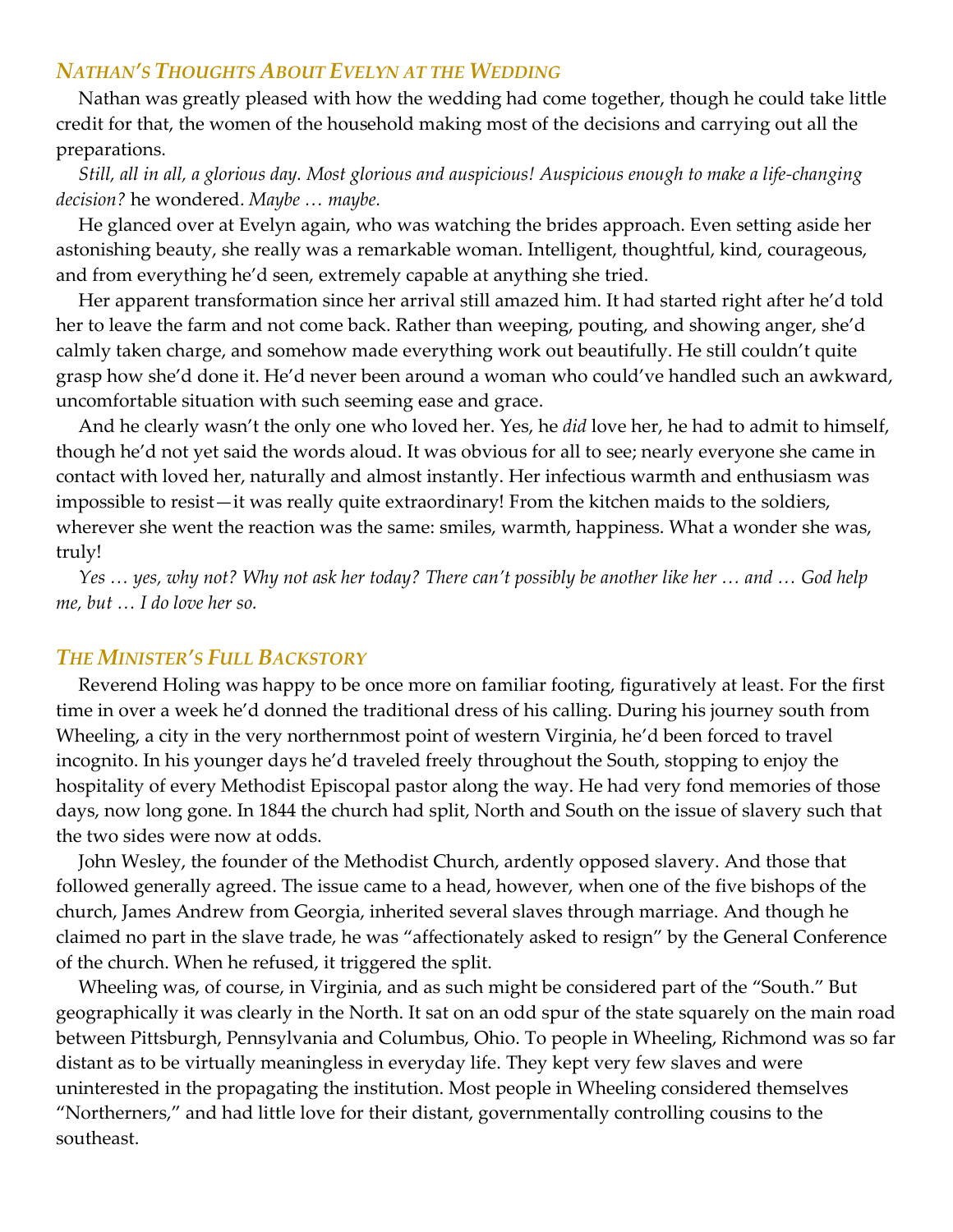When Captain Chambers' telegram arrived, asking for a pastor willing to perform a proper, legal marriage for a group of slaves, the church in Wheeling happily obliged. The Chambers' family had been long-time members and preferred a Methodist minister to perform the ceremony. But none of the ministers of the Methodist Episcopal Church, South would do it.

So Reverend Holing had packed away his robes, dressed as a common laborer, saddled up a horse, and started upon the road to … *here*—this peculiar place that didn't quite fit with what one expected to find in Virginia. For starters, young Mr. Chambers, who made no secret of his opposition to slavery, owned many slaves. And his family fortune had clearly built upon the *"peculiar institution."* He'd also surrounded himself with a company of like-minded young men from the military service.

The whole place had a different "feel" from any plantation he'd ever visited in the South. Maybe the spectacular natural setting had something to do with it—rather than the humid, flat, featureless landscape of the Southern coastal lowlands, this place had hills, trees, and rivers. A pleasant breeze often blew, and even in the heat of the day the temperature never felt stifling as there was so little humidity.

And the slaves … was it just the excitement of the wedding ceremony, or did these slaves appear more … *interested?* More *alive*, maybe? Whatever it was, he liked the feeling. And it made him happy he'd come, to take part in this most memorable event in these people's lives. Jesus Christ would certainly approve—ministering to the most downtrodden people of the earth, making their lives more … Christian, proper, and righteous. Not to mention happier!

#### *JIM ESCORTS WALTERS BACK TO HIS OWN FARM*

The small troop making its way slowly away from Mountain Meadows farm was a study in contrast. On one side a group of men looked very much beaten and downcast. They walked along the dusty road shuffling their feet, staring at the ground in front of them. On the other side, men on horseback followed behind the walkers. These riders appeared in good humor: laughing, joking, and generally enjoying themselves. Of course, being the constant butt of crude jokes doled out by the riders didn't aid the humor of those walking.

Sergeant Jim was chief of the jokers. He kept up a steady banter of off-color jokes, rude remarks, and insults, all the while either chewing on, or smoking a large cigar clenched in his teeth. His behavior had the intended effect: the walkers seethed with anger and frustration. One of the men, a burly looking fellow with a full beard, turned and spat back an obsenity. Jim spurred his horse forward and kicked the man hard in the back. The blow knocked him breathless to the ground.

"You say somethin', sonny?" Jim asked, glaring down at the man rolling on the ground in pain, gasping to regain his breath. After that, none of Walters' men said a word, regardless of the taunting by their captors.

After the Mountain Meadows men had caught them by surprise at the wedding, they'd stripped them of their weapons and forced them to dismount. Then they'd led the trespassers away from the Big House toward the barns. There Jim announced they'd return their horses once back on their own lands—Captain Chambers not wanting to be accused of horse thievery. The weapons, however, would be forfeit, the price for their indiscretion.

At first Walters' men had refused to walk, demanding the immediate return of their horses. But Sergeant Jim just sat his horse, smiling down at them. "Suit yourselves, boys. You can either start walking, or you can stand here all day in the hot sun. Don't make no difference to me. Captain's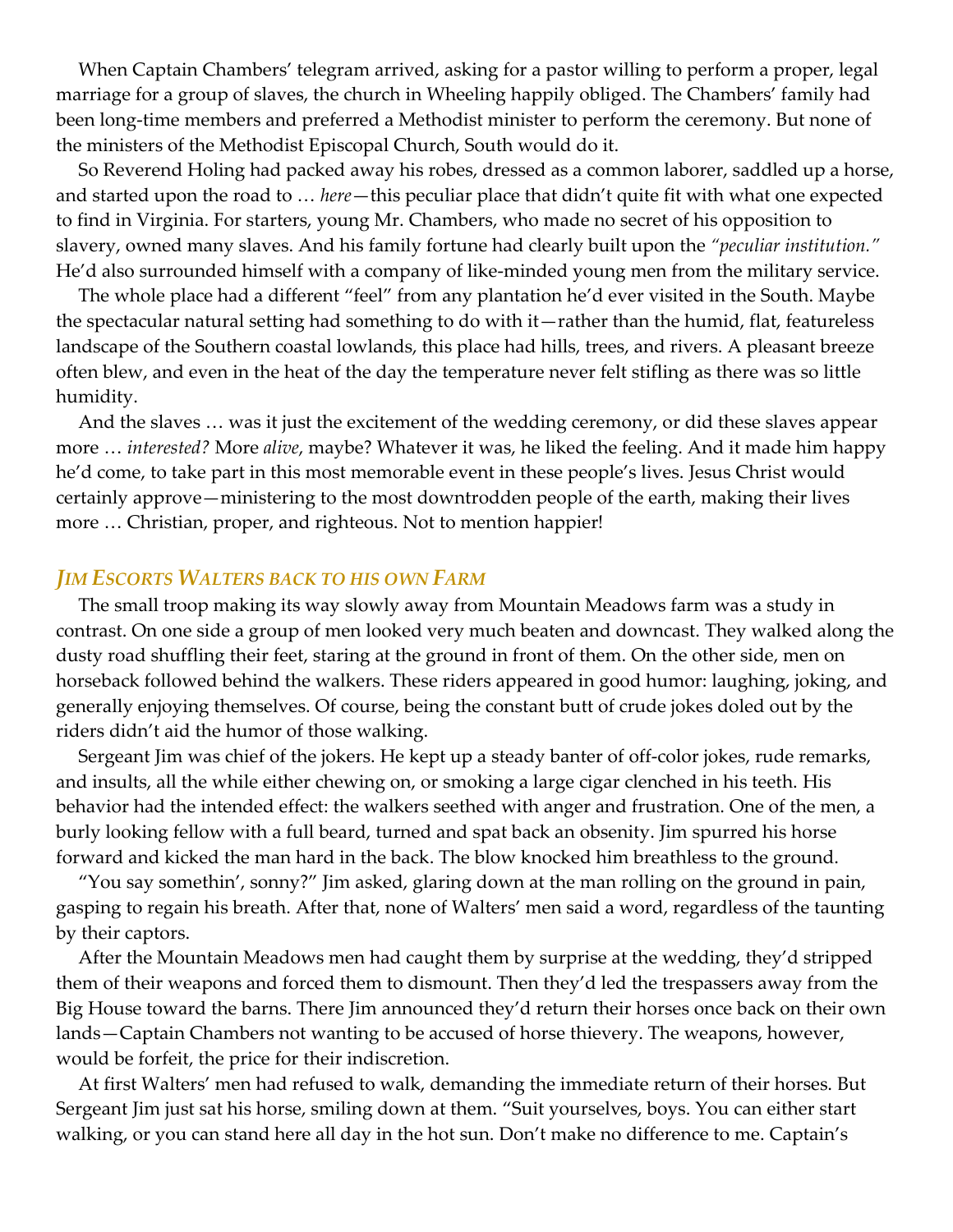gonna pay my wages either way," and he chuckled, pulling the first of many cigars out of his breast pocket.

Walters, who'd not uttered a word since Nathan's departure, turned away and started walking down the road. With a few groans, and much grumbling, the others followed.

Now after several miles, only the leader looked ahead and strode purposefully. He did *not* act downtrodden and defeated like the others. He walked like a man driven by a burning anger. And no amount of verbal prodding by Jim could provoke a response—neither a look, nor a word of acknowledgment.

Stan did his best to help Sergeant Jim annoy the prisoners. Between the two of them they had a ready storehouse of raunchy humor. And they always worked in one of Walters' men as the butt of the joke, placing him in the standard role of the misused fool.

At one point Jim decided to pick on the fellow he'd kicked earlier. "Hey, Georgie, you hear what old Scraggly-Beard here did last week?"

"Well, no Sarge … *do* tell what Scraggly-Beard did," Georgie shot back, grinning.

"Well, I heard-tell he came in from a hard day's riding, got down off'n his horse, and walked around behind. There he lifted the horse's tail and gave him a big old kiss … right on the bung-hole."

"Ewww … what'd he go and do *that* for?" Georgie said with mock disgust and laughed.

"Well, that's just what the head overseer asked him! So he answers, 'It's on account o' how my lips is all dried out and cracking from ridin' in the wind and hot sun.' Then the foreman says, 'Oh … does it help?' to which old Scraggly-Beard answers, 'No, but it sure do keep me from lickin' my lips!'"

This set Stan to laughing so hard he started choking and nearly fell from his horse. Jamie rode up next to him and slapped him on the back, poking fun at him saying, "What's the matter, Stanny-boy? That one burned your ears did it, lad?"

"Scaggly-Beard" scowled, clearly not amused.

A footsore and disgruntled group of men finally arrived, hours later, at the edge of the ford at Howard Creek, where the road to Walters Farm split off from the main road.

Walters turned to Sergeant Jim and finally spoke. "We'll take our horses now," he said, matter-offactly, with that strange, bland look of his.

But Sergeant Jim stood up in his saddle and looked up and down the creek. "This *is* Howard Creek, is it not?" he asked, after sitting back down.

"Yes … what of it?" Walters replied.

"Well, sir … I'm a military man myself, and when my Captain gives me an order … well, I damned-sure follow it, or else die in the trying."

Walters stared at him as if he'd spoken in a foreign tongue.

"Well, my point is  $\ldots$  the Captain, he says to return your horses once y'all are back on your own lands. And it is *my* understanding, those lands start on the *other* side of yonder creek!"

Jim knew the creek being the boundary was at the very center of the property line dispute—the Chambers family claiming their own lands ended at the creek, with the Walters side claiming theirs went well beyond, onto the northern side. Jim was enjoying rubbing Walters' nose in it.

Walters bland expression twisted in anger, "That's a *lie* … propagated by Chambers' lying, conniving Daddy, may he rot in hell."

But Jim sat back, assuming a mock-pious pose, "Sir … I know nothing of such matters. As I said, I am only a simple soldier, following orders. And my orders say to give you back your horses … *over yonder*." He pointed toward the other bank.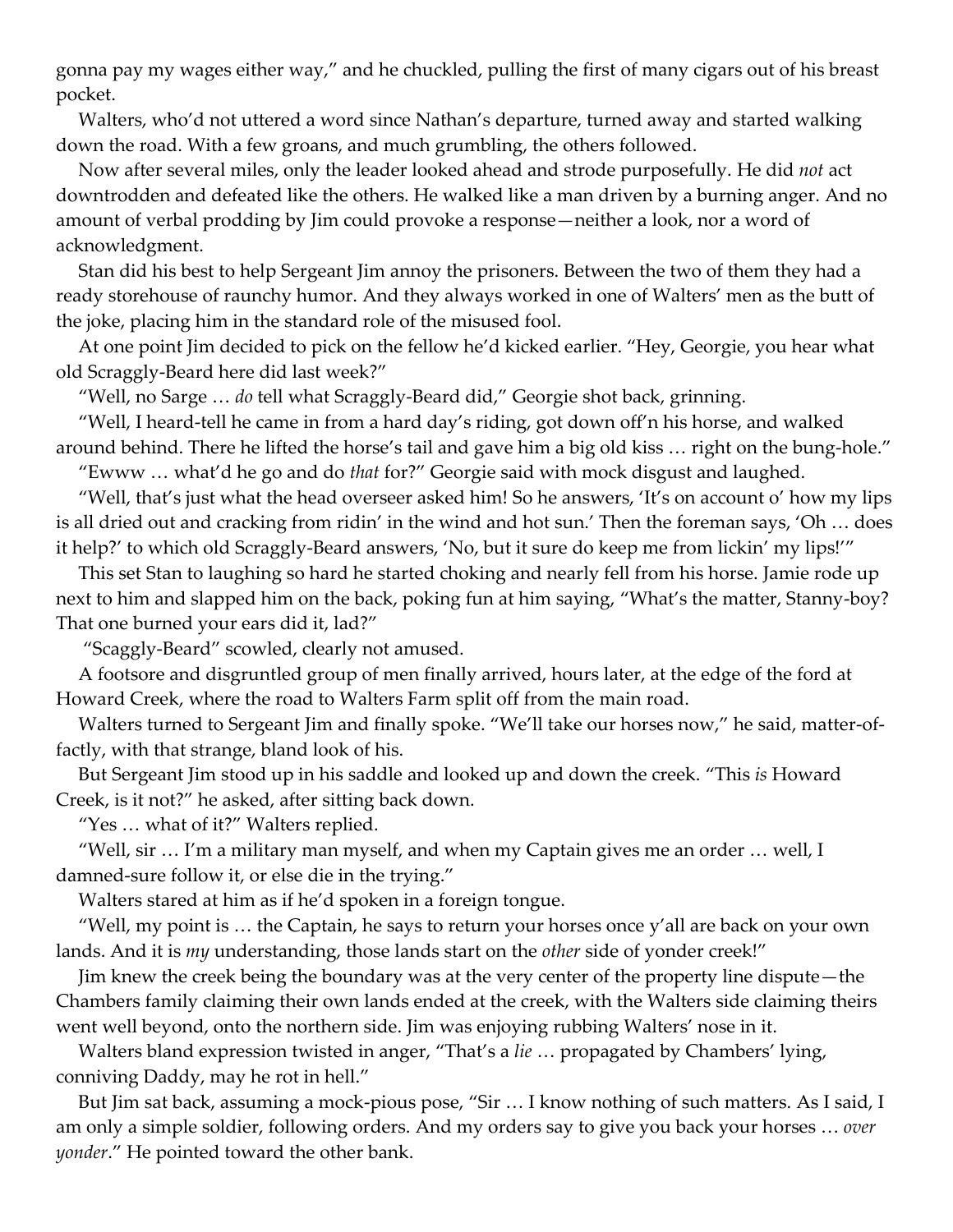"But … these are *new* riding boots … they'll be ruined wading the creek," Walters said, as if appealing to Jim's common decency.

But Jim just smiled and said, "Well, sir. Then I'd suggest you remove them and walk in your bare feet. Because boots or no, you *will* be wading to the other side."

Walters and Jim stared each other down in silence for a long moment: a contest of wills. But Walters quickly realized this man would not be intimidated, not even should the roles be reversed. Suddenly without a word Walters turned and strode into the creek.

But the others took the drenching less stoically—they grumbled and cursed. Perhaps emboldened by their proximity to freedom, they vocalized their complaints for the first time since Scraggly-Beard had taken Jim's boot to his backside. As they slogged across the creek, water above their knees, one turned toward Jim and glared. "Curse you to hell, you bung-fucked, shit-eating, Goddamned, fatherless son of a poxy whore …"

But Jim smiled and said, "Won't do you no good, son. You see, I was drill sergeant in the Army. I been cursed by more men than you could count. Hell, I been cursed by privates and generals alike! Not to mention, Indians, outlaws, and Mexicans.

"Why, I've even been cursed in all number of different languages," he said, holding his fingers up to count. "Let's see, there's English of course, Indian … and Russian, that's three," he said, looking over at Stan, who smiled broadly, nodding his agreement. He'd certainly cursed Sergeant Jim on numerous occasions.

"Oh … then there's French, from when we was in that lockup in New Orleans. That makes four … oh, and Mexican, of course: five!"

"You mean *Spanish*, sir," William said.

"What? *Spanish?* No, I'm pretty sure they was Mexicans—ain't no Spanish fellas in Texas I know of. Anyway, the point is, by now I'm entirely immune to curses on account o' having heard so much of 'em over the years. William, what's the scientific principle behind it again?"

"It's called 'immunity through prolonged exposure,'" William answered, a grin touching the corners of his mouth.

"Yes, that's it! I'm immune to all manner of cursing from so much exposure!"

Jim crossed his arms with a smug grin, the cigar clamped between his teeth.

At that moment the man who'd been cursing Jim lost his footing, and fell, giving himself a good dunking. He came up spluttering from the cold water. Stan began laughing uproariously, slapping his thy in amusement.

This didn't sit well with the soaked man, who called out, "Shut up you Goddamned, ignorant, foreign bastard!"

Stan laughed all the louder.

Jim took the cigar from his mouth, and shouted, "You see now, there's your second mistake. It don't do no good to tell Stanny-boy here to shut up. He won't do it, no matter what you say or do. In fact, I believe it simply can't be done—Lord knows *I've* tried. Hell, even the Captain can't make him shut up. So it's a damn sure bet a soaking wet little rat turd like you ain't gonna get him to do it!"

By now Walters men had made it to the far shore, so the Mountain Meadows men started across on their horses, Walters' own animals following behind on long leads.

When they reached dry land, Georgie gave his lead to one of Walters' men, and Jamie gave his to another. Walters men quickly separated the horses and each soon regained his own mount. Walters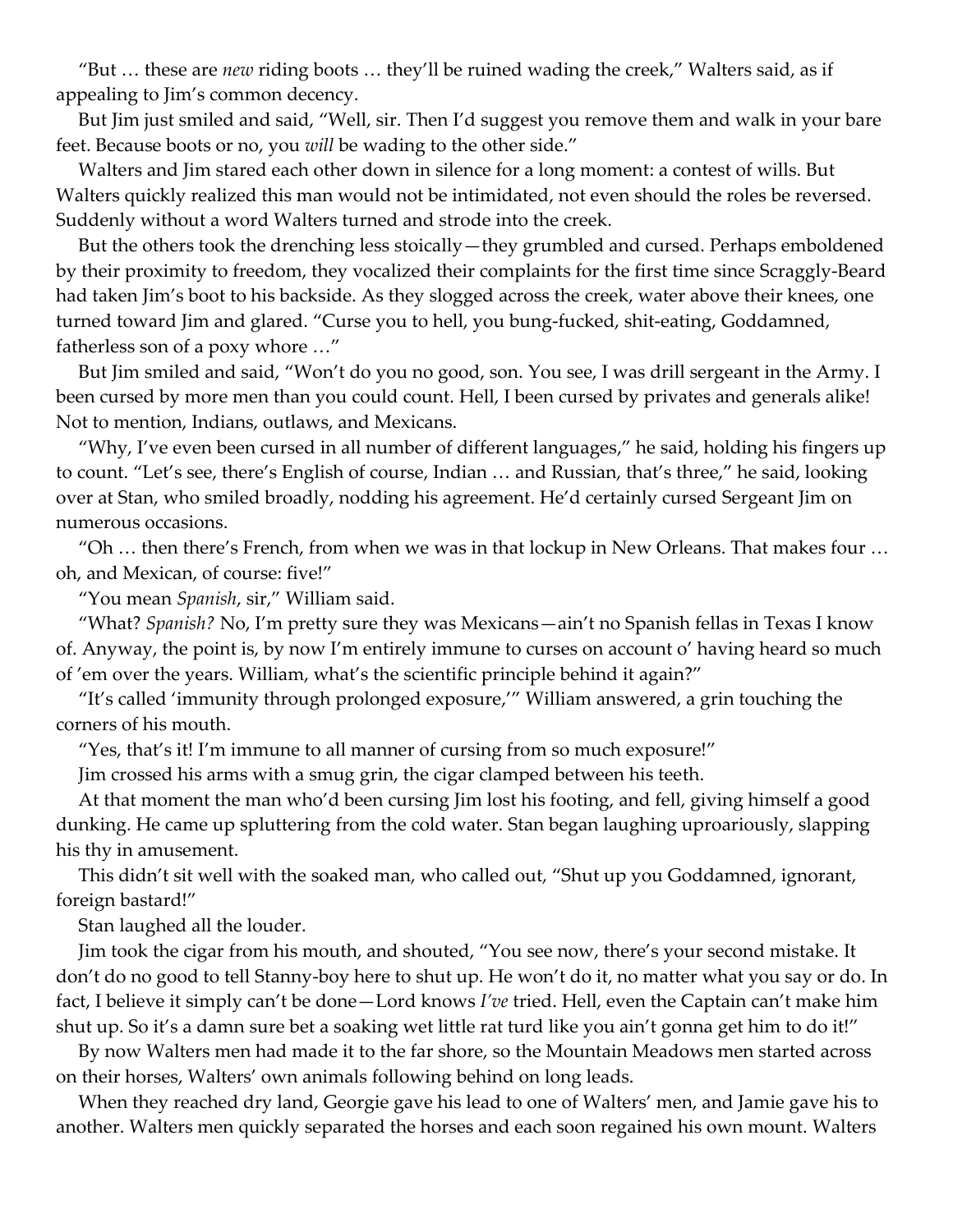climbed into his saddle and slowly walked his horse over to where Jim sat his. He stopped just short, and once again the two men stared at each other wordlessly.

Walters finally said, "If ever I get my hands on you, I shall take great pleasure in pealing the skin from your arrogant hide with a dull knife, cutting out your disrespectful tongue, and feeding it to you. Then we shall see how clever you think you are." Walters face twitched and he had a hard time maintaining his expressionless gaze—the palpable anger fairly bubbling over.

But this time Jim did not laugh or make sport. He was tiring of Walters' arrogance, and felt his own heat rising. "Well, *sir*, I've been a patient man 'til now. But clearly you wish to test my good humor. So here's what I suggest … turn your horse and ride away *now*, without another word. Or I'm fixin' to reach into my saddle bag and pull out that old bullwhip I keep there. Give you a nice little goodbye *kiss* with it to remember me by!"

He said this last bit in a voice filled with menace, with a face turned deadly serious.

Walters' eyes widened, and for a moment fear touched his features. But he quickly regained his composure, turned his horse, and trotted away.

Jim continued to sit and glare at him, puffing away on his cigar until Walters and his men were well out of sight.

Billy Creek walked his horse up next to him. "Didn't know you kept a bullwhip in your saddle bag," he said.

Jim pulled out his cigar and looked over at Billy. A smile then cracked his serious look, and he laughed. "Hell, Billy! I don't even have a saddlebag! But he was so scared, he never even noticed!"

This set Billy to laughing as well. They turned their horses and headed back across the creek toward home, the other men following.

#### *WALTERS' WRATH*

The fear was palpable as the men went about their business—unsaddling the horses, brushing them down, putting away tack. All the time trying not to make any obvious blunders, nor any loud noises that might draw attention to one's self. Bad enough Walters was a notorious perfectionist, but even on a good day his temper could suddenly and unexpectedly turn deadly. And today was definitely *not* a good day. To make matters worse, rather than handing off his horse at the house, as usual, today he chose to walk his horse into the stables. There he stood in the open doorway, hands crossed, a scowl on his face.

That sour look may have been the most disconcerting aspect of it. Mr. Walters had lost control of his emotions to such an extent he could not maintain his normal, stony expression. That did *not* bode well. And they all knew Walters was not averse to dealing out a beating to one of the white hands, same as to the negroes, though they generally assumed he'd stop short of killing a white man.

Once they'd put away the horses, along with their tack, the men gathered in front of Walters. He continued to stand there, glaring at them. The men stood wordlessly, awaiting some word or pronouncement of doom.

To their relief, Walters looked them over, as if examining some unsatisfactory livestock, and then without a word, turned and strode away toward the house. For several moments they stood still, staring after him. Finally, they began looking at each other, some shaking their heads, and others shrugging, a few sheepish grins. But nobody said a word. They all felt like condemned men who'd somehow escaped their appointed date with the gallows.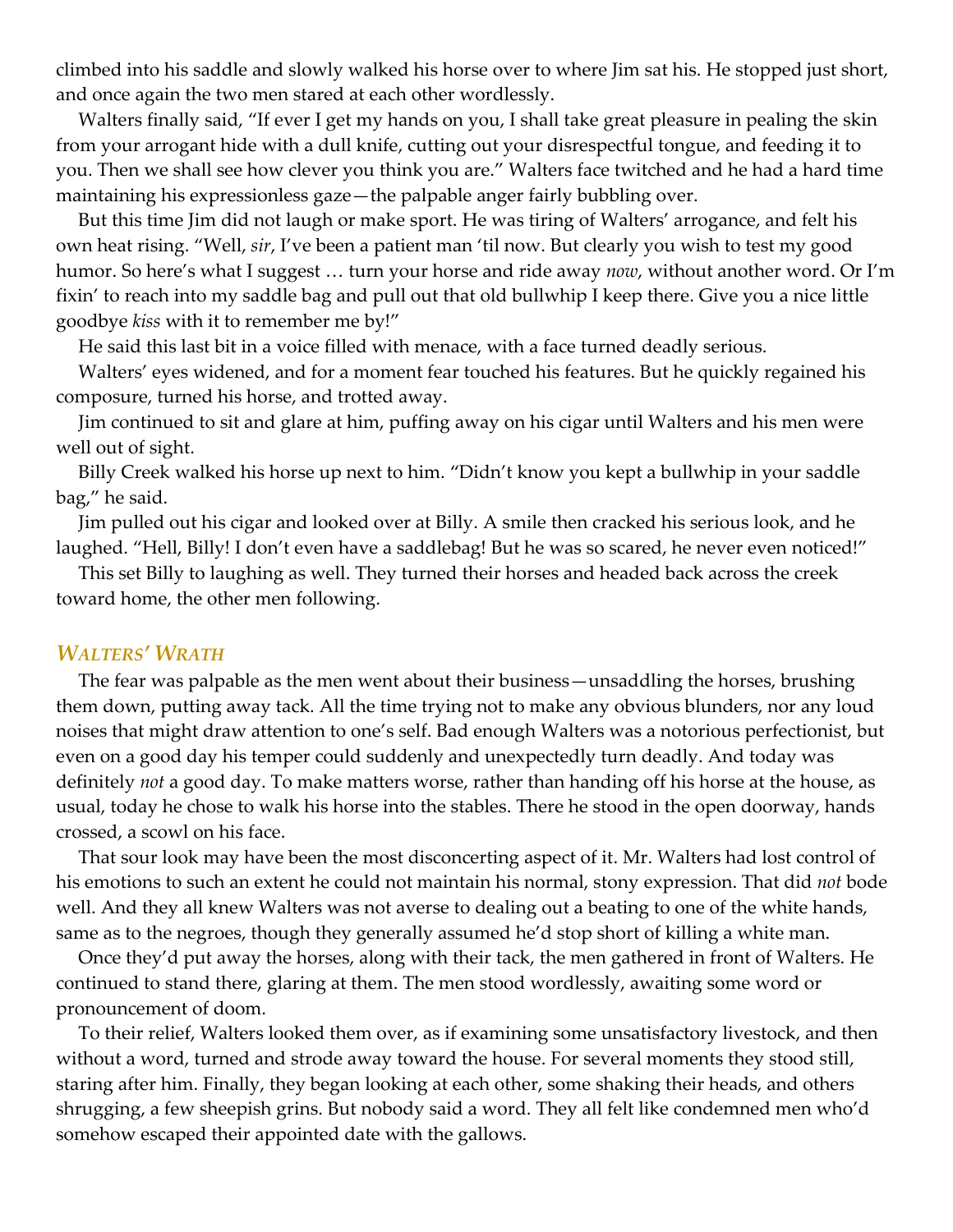Then the foreman Bob Hill, Walters right-hand man, broke the silence. "Well … best be getting to work now," he said.

It felt like it'd already been a very long day, but it was only mid-afternoon. And nobody wanted to tempt fate through dereliction of his duties.

Although there followed plenty of rumors, nobody knew for sure what had finally set it off. One story said one of the house servants had been so foolish as to ask Walters how he'd enjoyed his ride. Another that the servant had not fetched Walters' supper promptly enough. The most popular story had the poor fellow helping Walters pull off his sodden riding boots. In pulling too hard he'd done Walters an injury to his foot.

Whatever the cause, one thing was certain; someone paid a terrible price for a relatively minor transgression. As the hands, both black and white, came in from the fields, they heard the screams, crying, and pleading coming from inside the barn, between the loud, cracks of the whip. But not even Bob had the courage to look. Nobody wanted to be on the business end of that pent-up anger and frustration. The white men weren't surprised, and some even acted nonchalant about it, shrugging it off with a general feeling of "better him than me." But most men, black and white alike, cringed at that sound, and felt relieved when it finally ended, well after dark.

After he made sure Walters had gone inside the house for the night, Bob opened the barn door a crack, and poked his head in. He quickly pulled it back out again and breathed a heavy sigh. In the morning he'd need to assign a grave digging detail before starting his other duties.

#### *THE MINISTER'S DEPARTURE FROM MOUNTAIN MEADOWS*

Pastor Steven Holing once again wore the clothes of an ordinary laborer and rode his horse at an easy pace for the long trip back to Wheeling. Overall, it had been a very … interesting … experience, he decided. His reception at Mountain Meadows by Mrs. Chambers and her son, the new master Nathaniel Chambers, could not have been warmer or friendlier. And the wedding had gone beautifully, despite the attempted interruption by the curmudgeonly neighbor and his men.

Steven thought Mr. Chambers had handled the whole affair in stellar fashion. Even from the first moment of the neighbor's arrival, Mr. Chambers seemed calm, and in complete control: a very impressive individual performance. Most memorable, certainly! This was clearly a man who knew how to take charge in a desperate situation.

Yes, everything had gone beautifully, including the lovely dancing and music at the reception. Which made what happened after the wedding all the more puzzling. The sudden unexpected collapse and departure of Mr. Chambers' apparent love interest, Miss Evelyn. Steven still couldn't understand what had happened to her. It was a puzzle and a conundrum, such as he rarely experienced in his line of work. To him things were typically black or white, good, or evil. Righteous, or sinful. But this episode with Miss Evelyn, who was clearly an upstanding young lady in every respect was … utterly baffling. She was clearly in love with Mr. Chambers, who obviously returned the feelings. And then … for reasons nobody understood she was suddenly … gone.

As these thoughts rattled around in his head Steven noticed three men spread across the road in front of him. They were sitting their horses, looking in his direction. As he came closer he had a bad feeling. The gray-haired man in the middle—clearly the man in charge—sat upright in his saddle. He looked vaguely familiar to Steven, as if they had perhaps met once long ago.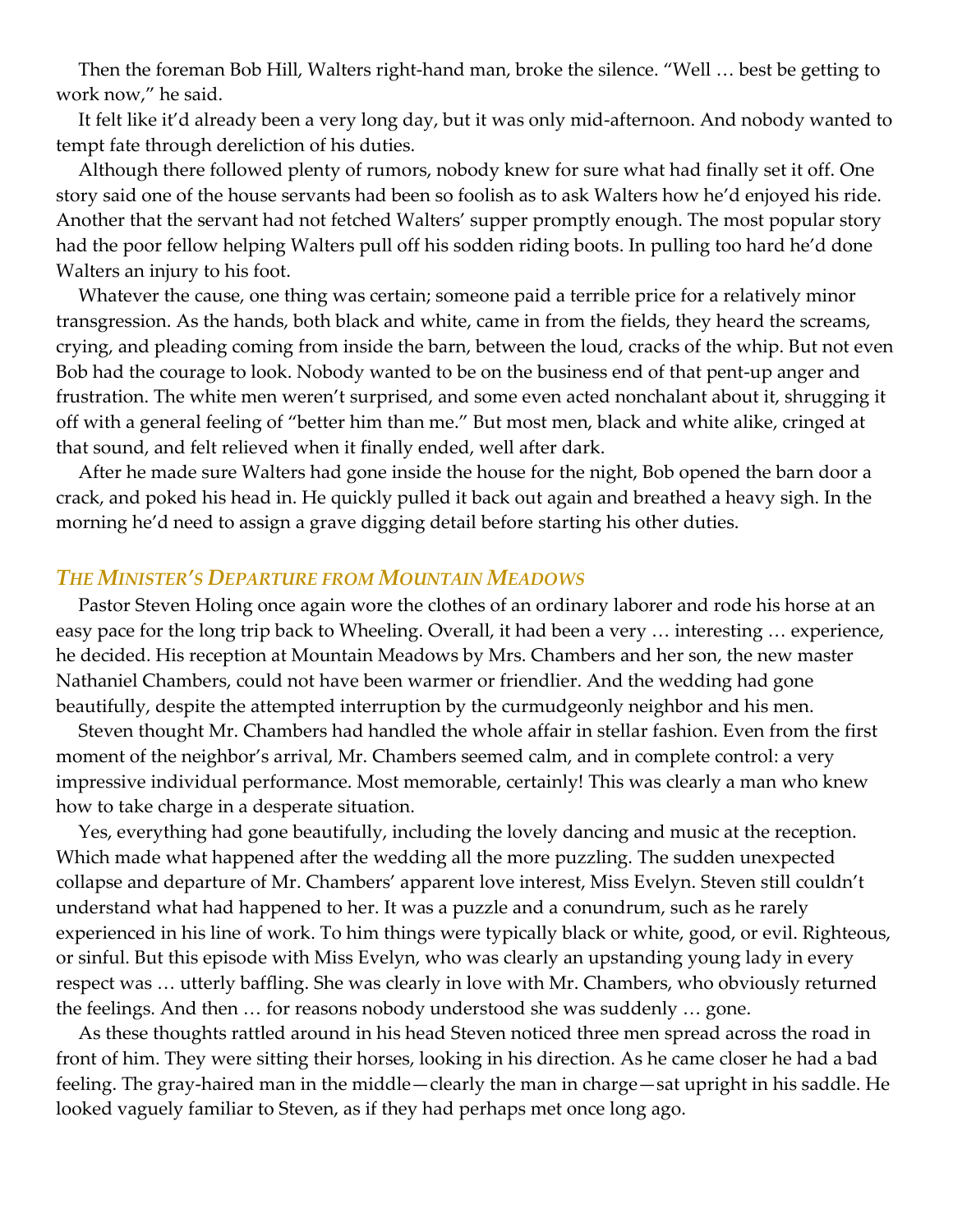The other two were young, and tough looking. But without saying a word it was clear they deferred to the older man; their eyes alternated between looking at Steven and at the older man, as if waiting on his instructions.

The older man raised his hand, and said, in a friendly tone, "Excuse me sir, but would you be a man of the cloth, by any chance? You have the look of a pious man—perhaps a pastor out on personal business? We have desperate need of a minister for a poor sinner who requires righteous council …"

Although the man seemed friendly, something about him felt … disingenuous. But Steven was a dedicated servant of God; it was not in him to lie to strangers, especially if someone might be in need of his services.

"Yes … I am a pastor, of the Episcopal Methodist Church. How may I be of service, gentlemen?" Without reply, the older man turned to the side, and nodded to his companions. They spurred forward, and quickly enclosed Steven, one on each side, close by his own horse.

"My name is Blackburn … *Reverend* Blackburn, also of the Episcopal Methodist Church, but … unlike you … I am of the *Southern* branch …"

Reverend Holing's eyes widened, "Oh! Yes, now I remember. I stayed in your home once, years ago, when I traveled the South. But then you were … over to the east as I recall … Lynchburg, wasn't it? Anyway, well met, Reverend. It is always a pleasure to meet a fellow pastor, and especially a fellow Methodist."

"Yes, you are correct; in those days I was stationed in Lynchburg. But that was long ago … long before … the *schism* in our order. And though you say you are pleased to see me … I am thinking you may soon change your mind about that. You see, these men with me are here to make sure you understand and communicate back to other members of your order that you are *not* welcome here!"

Steven looked over at the young man on his left and felt a sudden shock of recognition. He was one of the men Mr. Chambers' unfriendly neighbor had brought with him to the wedding. The man smiled at him, but not a *friendly* smile. Steven turned to look at the man on his right, but something struck him hard on the head.

Sparks of light filled his eyes. Daylight faded to darkness. In his blurring vision the ground rushed up to meet his face.

# *MARGARET AND HENRY SUFFER THEIR MUTUAL INCARCERATION*

A half hour later, Margaret Walters made her way quietly back to her room, and closed the door softly behind her. She now had an "understanding" with the servants; they'd look the other way as she made her way out of her room, and down the hall to sit at the top of the stairs. There she could eavesdrop on Mr. Walters' conversations, especially when he had visitors. Of course, Margaret had noticed Sickles arriving from her window, and had been curious who he was.

Now she felt uneasy and anxious. She knew by now, of course, about Walters' failed raid on Mountain Meadows Farm, something she secretly celebrated, and reveled in. But Sickles arrival seemed to have stirred Walters to plot anew against their neighbor. She could tell from the tone of Walters' voice, and by the questions he'd asked Sickles, he was planning something new. And he'd asked Sickles to stay on, to which the latter had agreed.

To Margaret, Sickles seemed like another hard, wicked man—much more so than Bob, the current head overseer. Sickles ought to fit right in with Walters! She wondered if Bob would feel threatened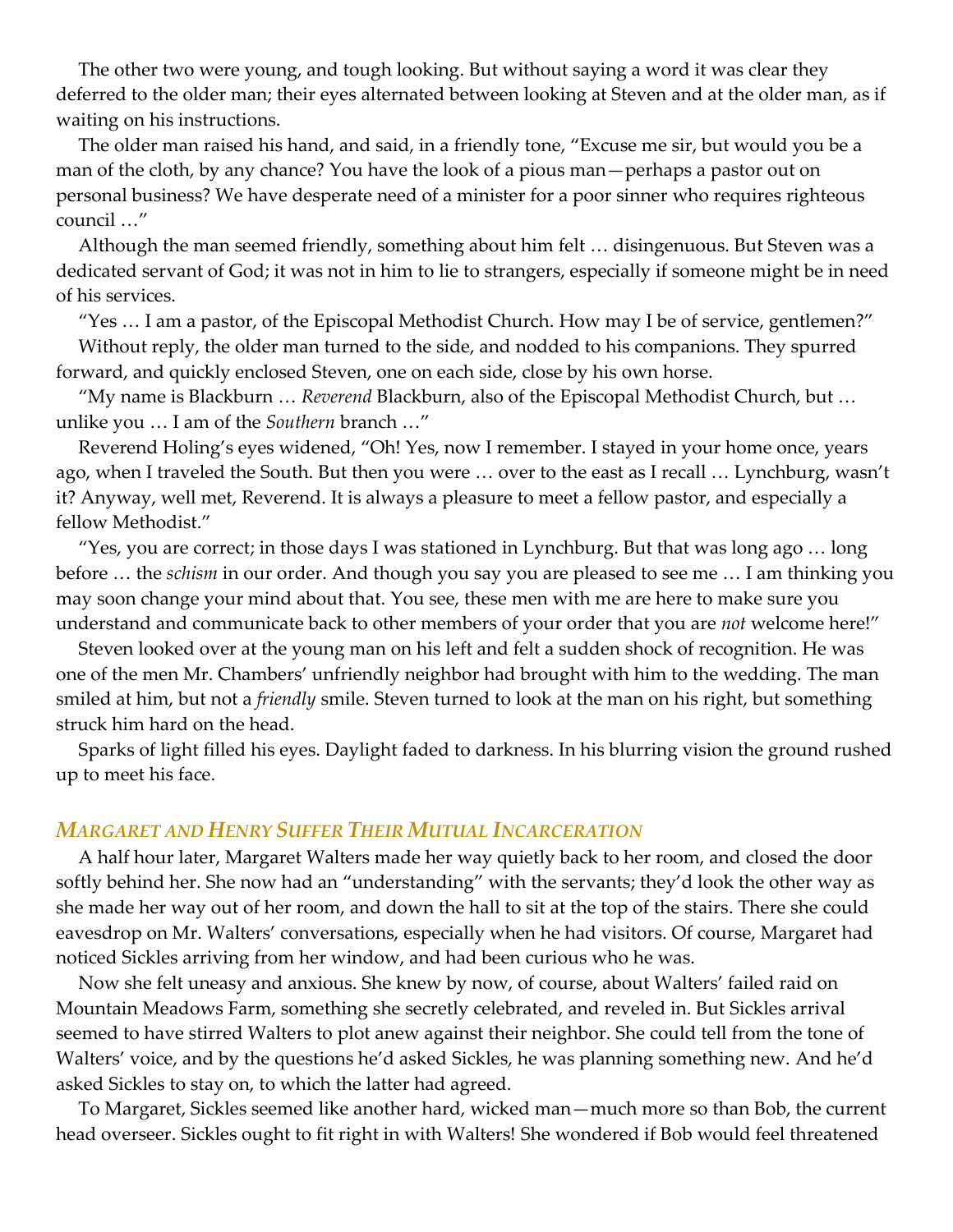by the arrival of a new man who'd been doing his own job at the rival farm. It occurred to her she might somehow turn that to her own advantage. She'd have to give that some thought later.

But then she suffered a sobering thought. *Oh, what have I become?* she asked herself, for the thousandth time. But she remembered Mr. Chamber's kind words, "You have only done what you *had* to do; what you've been forced to do by an evil man." It was some consolation, but she feared what sort of monster she would become if forced to continue this present life indefinitely.

This new development added to her growing sense of dread over her situation. It had now been a month and a half—plenty of time for her father to have received her letters, and to have mounted a response. It was now clear he was *not* coming. And as much as she pondered the question, she could not think of a way to contact Mr. Chambers, to warn him about Sickles' alliance with Walters. Unless Walters left again on an extended trip, which he'd only done the one time since their wedding, she had no way of repeating her previous little getaway. She would have to keep considering it. And maybe … just maybe Mr. Chambers would also think on it. Perhaps he would come up with something.

One could only hope. But hope was starting to wear thin, and she was becoming more desperate every day. Recently she'd started contemplating killing Walters … and was now applying her considerable intellect to the matter. She'd not come up with anything concrete but had decided she could not accomplish it through violence—Walters was likely the strongest man on the farm, so even were she to convince someone to do the deed for her, it was unlikely to succeed.

And from what she understood, Walters kept all the firearms under his own personal lock and key, only dolling out the weapons when needed and collecting them again after. Aside from which, the thought of being hanged for murdering her husband was less than appealing. She rubbed her neck involuntarily whenever she pondered it. No … if she were to do it, it must seem like an accident … or an illness. But how? She had no access to any poisons and convincing the slaves to help her get some would be risky and unlikely to bear fruit.

Or, failing that, if the situation became desperate enough, she must also consider taking her own life to end her suffering. She would also have to think on how to do *that*, if it came to it …

She paced back and forth in her room, pausing on each pass to stare out the window in her usual fashion. Today a crew of a dozen or so slaves worked the field outside her window, apparently chopping weeds with hoes. She watched the strong, steady motion of their labor as they worked down the rows. One slave seemed to pause for a moment and look up at her window. Although he was a fair distance away, she imagined making eye contact with the man. A brief instant of human interaction, maybe. But then it was gone, and he was back at work. She turned away from the window and continued her pacing.

Henry made sure the overseer wasn't looking his way before stopping to wipe his brow; he'd rather not feel the stinging lash if he could avoid it. The motion raised his head up to where his gaze cast upon the big house. He noticed someone staring back from an upstairs window. It was the Missus of the house. He'd seen her in that window before. And he always wondered why she just sat there staring out at the fields, instead of doing … well, whatever it was white folks did with themselves during the day.

And thinking about wives made him dream of his own wife, back on the other farm. Probably for the hundredth time today. He wondered if she still dreamed of him.

It was a thoroughly depressing thought … and Walters Farm was a thoroughly depressing place to be. Cold, cruel, and frightening … with no hope of ever getting better. If he could never leave here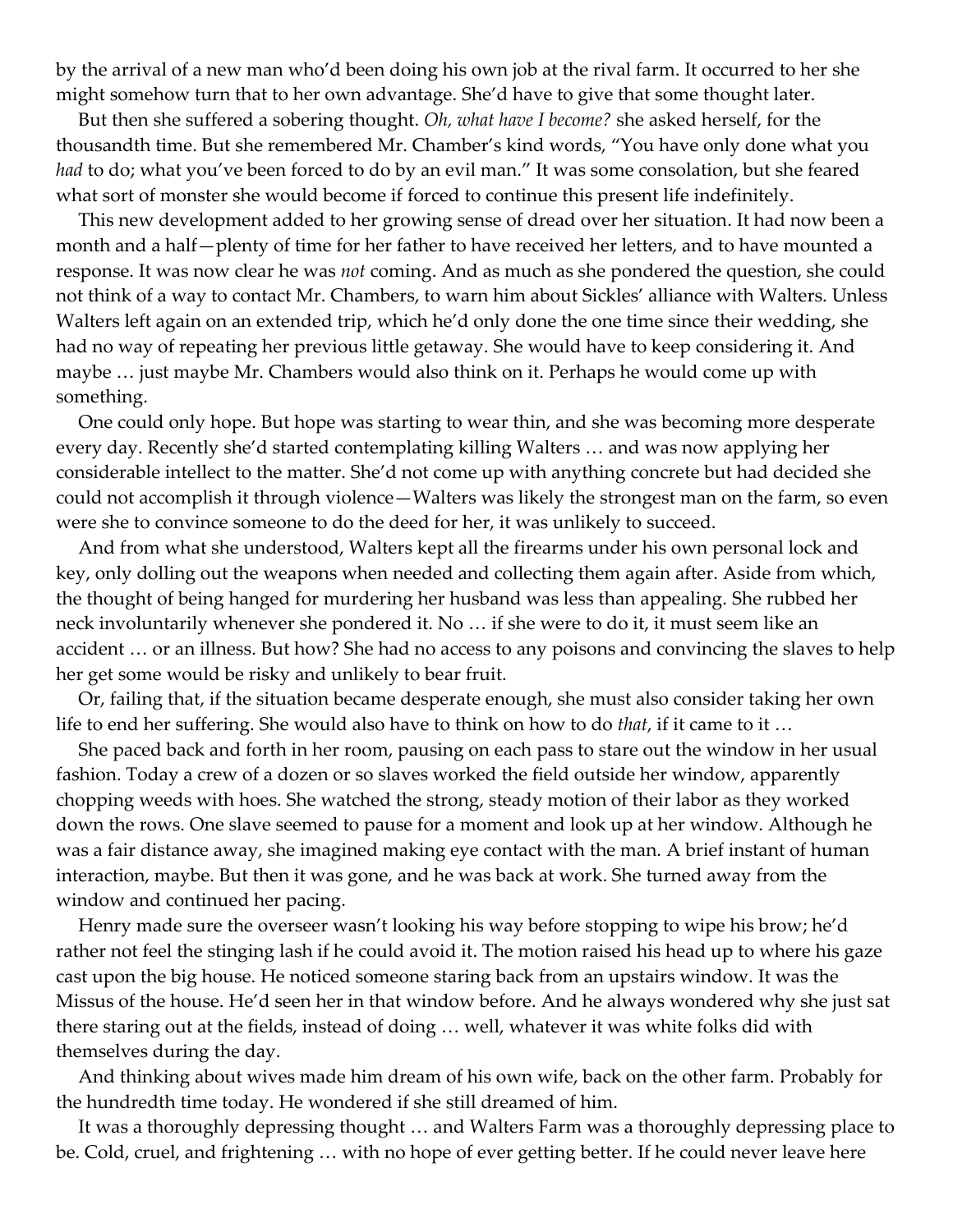and be with his beautiful wife again, maybe life wasn't worth living. Maybe he'd just have to figure a good way to end it.

Lost in contemplation he slowed just enough to catch the eye of the overseer. *Snap!* He felt the dreaded pain on the back of his legs.

Oh, how it burned! No matter how many times it happened, he could never get used to it—it always stung as hard as the time before. But like the snap of the lash, his mind instantly snapped from thoughts of suicide, to thoughts of murder. If he was going to die anyway, why not take one of his tormentors with him? He found *this* thought less depressing than the other. Maybe tomorrow …

At that same moment, just a few miles away, Nathan was thinking about Margaret. Perhaps it was mere coincidence, or maybe somehow his intuition had picked up on her urgent thoughts of him.

He and Tom sat on the veranda having their evening cigar. Nathan had declined the offer of whiskey, having not had a drop since he'd sobered up earlier in the week.

"Tom … I've been worrying about our good friend and neighbor, Margaret. We've heard nothing from her or her father since she came for her clandestine visit and we mailed those letters for her. Even my own, personal follow-up letter to him has gone unanswered these past several weeks."

"Yes, sir. I didn't want to say anything discouraging at the time, but it seemed to me putting much hope or faith in her father was a stretch. From your description, he was only too happy to "sell off" his youngest daughter to the first wealthy man who came along, regardless of his character. A father like that is not likely to turn around and do the right thing by her later."

"Yes, I fear you're right. And I was thinking the same but didn't want to dash Margaret's hopes by saying so. So now what? It galls me to sit here and do nothing, while she wastes away in that gilded cage. But I can't come up with any reasonable way to get her out. Despite his recent trespass, we can't just ride onto his property, guns blazing, and pull her out. It's likely some of his men would be killed … and that'd be the worst sort of nuisance to deal with."

"But sir, wouldn't it have made sense to go get her when we had Walters and his men at our mercy following his abortive raid on the wedding? We could've ridden in unopposed before we set Walters free."

"Yes, in hindsight that probably would've been the thing to do. But at the time I still held out some hope Margaret's father would get her out with the help of the law, so Walters would've been less likely to come after her later. But now it seems unlikely we'll get any help from the father or the law, especially in light of your news about the sheriff's complete lack of interest in Walters' little escapade."

"Yes, when I went to see him, he acted like he already knew all about it. At least he didn't seem surprised. And he declined to take any action, arguing it was only a misunderstanding between neighbors, and none of his concern."

"Which I take to mean Walters pays him to look the other way, on this and anything else he does …"

"Yes, that's the way I took it as well, sir. And it probably didn't endear him to our cause when I accused him of being either lazy, incompetent, or corrupt. Or most likely, all three!"

Nathan smiled. "I'd imagine not. All of which means if we strike back, we'll be the ones in trouble with the law."

"That's the most likely outcome, sir, much as I hate to say it. Though you do, presumably, have some standing as a State Senator. You might be able to draw upon that."